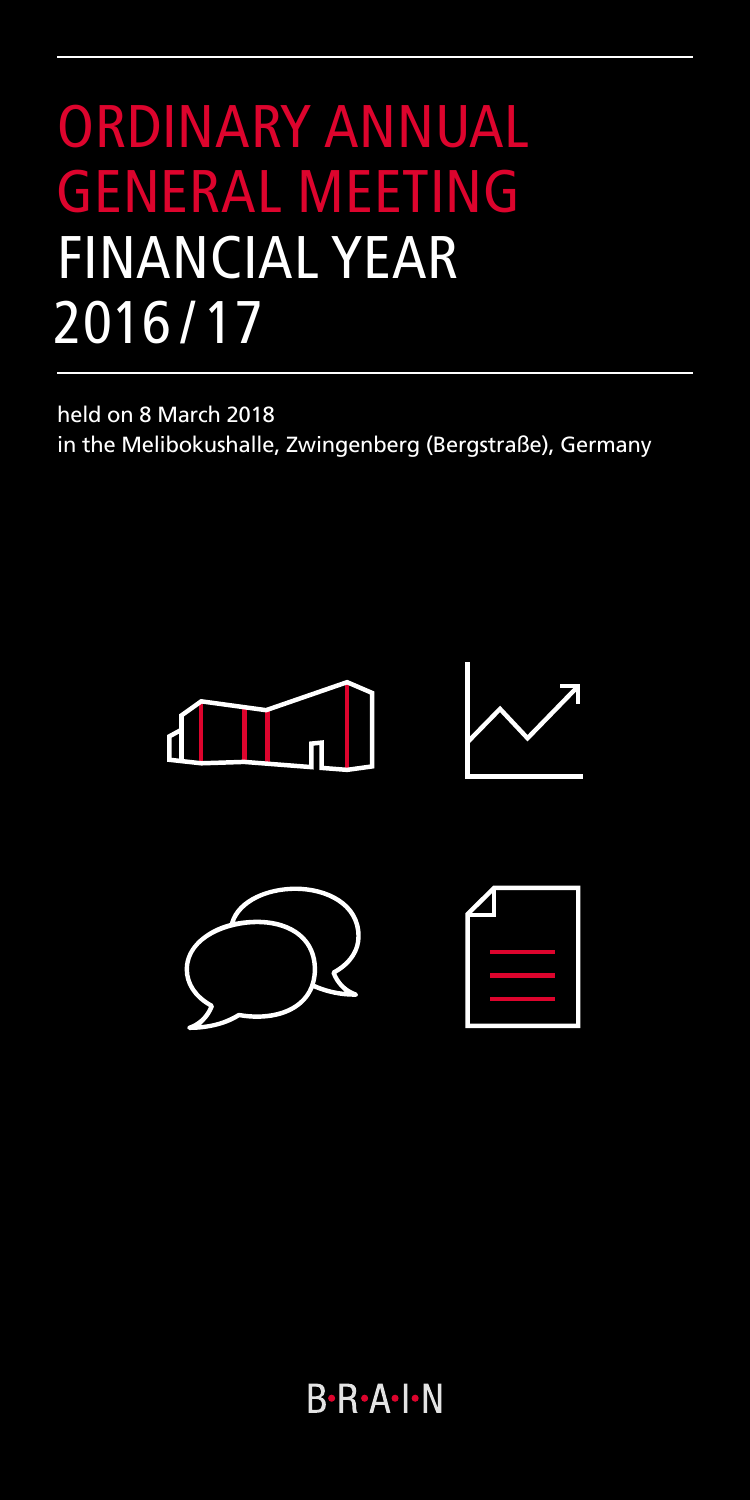# **Invitation to the Ordinary Annual General Meeting**

We hereby invite the shareholders to the Ordinary Annual General Meeting to be held on

> **8 March 2018, at 10:30 a.m. in the Melibokushalle, Melibokusstraße 10, 64673 Zwingenberg (Bergstraße), Germany.**

# **A. Agenda**

**1. Submission of the adopted separate annual financial statements and approved consolidated financial statements of B.R.A.I.N. Biotechnology Research and Information Network AG for the financial year ending 30 September 2017, the separate management report and Group management report for the financial year from 1 October 2016 until 30 September 2017 with the explanatory reports relating to disclosures pursuant to Section 289 (4) and Section 315 (4), of the German Commercial Code (HGB), as well as the report by the Supervisory Board for the financial year from 1 October 2016 to 30 September 2017**

The aforementioned documents can be viewed and downloaded from the company's website at https://www.brain-biotech.de/en/ investor-relations/annual-general-meetings. They will also be accessible and explained during the AGM. These documents serve to inform the AGM about the past financial year as well as about the position of the company and the Group. Statutory legislation does not require a resolution on this agenda item as the Supervisory Board has approved the separate annual financial statements, which have already been adopted as a consequence.

## **2. Resolution concerning discharging the Management Board for the financial year from 1 October 2016 to 30 September 2017**

The Management and Supervisory boards propose that the Management Board members in the financial year from 1 October 2016 to 30 September 2017 be discharged for this period.

## **3. Resolution concerning discharging the Supervisory Board for the financial year from 1 October 2016 to 30 September 2017**

The Management and Supervisory boards propose that the Supervisory Board members in the financial year from 1 October 2016 to 30 September 2017 be discharged for this period.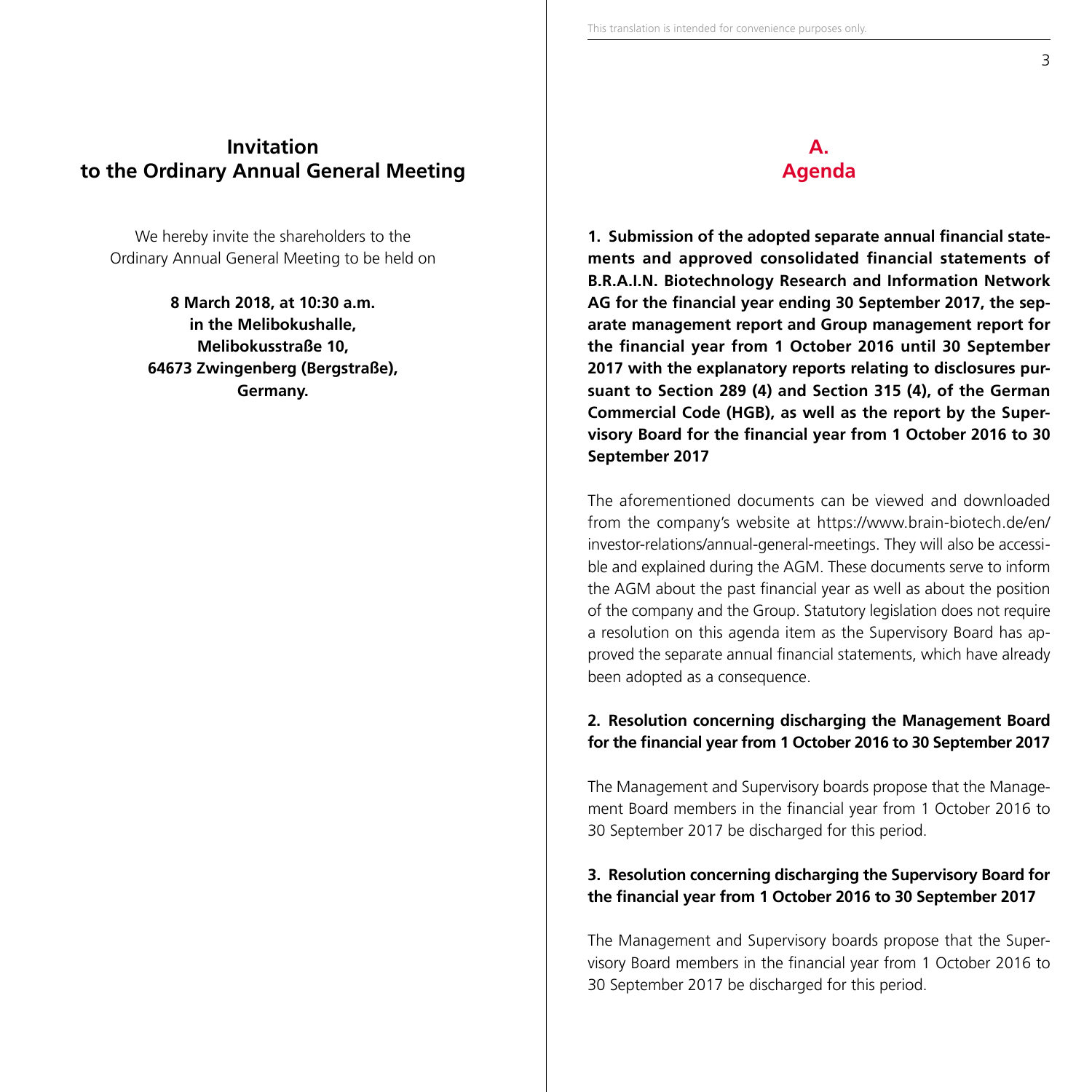# **4. Election of the auditor of the separate financial statements and the auditor of the consolidated financial statements for the financial year from 1 October 2017 to 30 September 2018**

Pursuant to the recommendation of its Audit Committee, the Supervisory Board proposes electing

Ernst & Young GmbH Wirtschaftsprüfungsgesellschaft, Stuttgart,

to be the auditor of the separate and consolidated financial statements for the financial year from 1 October 2017 to 30 September 2018.

For the aforementioned audit services, the Audit Committee, pursuant to Article 16 (2) of EU Directive No. 537/2014 of the European Parliament and of the Council dated 16 April 2014 concerning specific requirements made of the auditing of financial statements of public-interest entities, and replacing resolution 2005/909/EC of the Commission, has recommended to the Supervisory Board to renew the audit mandate of Ernst & Young GmbH Wirtschaftsprüfungsgesellschaft, Stuttgart.

## **5. Election to the Supervisory Board**

The period of office of Supervisory Board member Dr Klaus-Peter Koller ends with the conclusion of the AGM on 8 March 2018. The following Supervisory Board member is to be elected by the AGM as a consequence.

Pursuant to Section 96 (1) of the German Stock Corporation Act (AktG), the company's Supervisory Board consists of the shareholders' Supervisory Board members, and pursuant to Section 95 AktG and Section 9 (1) of the company's bylaws, it consists of six members elected by the AGM. The AGM is not tied to election proposals.

Pursuant to the recommendation of its Nomination Committee, the Supervisory Board proposes electing

> Dr Rainer Marquart, Bensheim, employed as adviser to the Daniel Hopp family office

as a Supervisory Board member with effect from the end of the AGM on 8 March 2018 for a period of office until the end of the AGM that decides on the discharge of the Supervisory Board for the financial year from 1 October 2020 until 30 September 2021.

The election proposal takes into consideration the targets the Supervisory Board has approved for its composition and aims to satisfy the competency profile developed for the plenary board. The targets and competency profile are published in the corporate governance report for the 2016/17 financial year, which are included in the 2016/17 annual report and form part of the documents submitted in relation to agenda item 1.

In selecting the candidate, the Supervisory Board has paid special attention to ensuring that he has the experience and expertise required to fulfil the Supervisory Board mandate, as well as the necessary sector, specialist and corporate knowledge. Furthermore, the Supervisory Board has ensured that the candidate can afford the time required for the role. In the Supervisory Board's assessment, the candidate proposed for election is very familiar with the business area in which the company is active, and with the capital market environment. The Supervisory Board notes that Dr Marquart is active as an adviser to the Daniel Hopp family office.

Supplementary disclosures and information about the proposed candidates, especially information pursuant to Section 125 (1) Clause 5 AktG, a curriculum vitae of the candidate as well as further information relating to the recommendations of the German Corporate Governance Code are reproduced in Section C Sub-section 6 of this invitation and can be viewed on the company's website at

https://www.brain-biotech.de/en/investor-relations/annual-general-meetings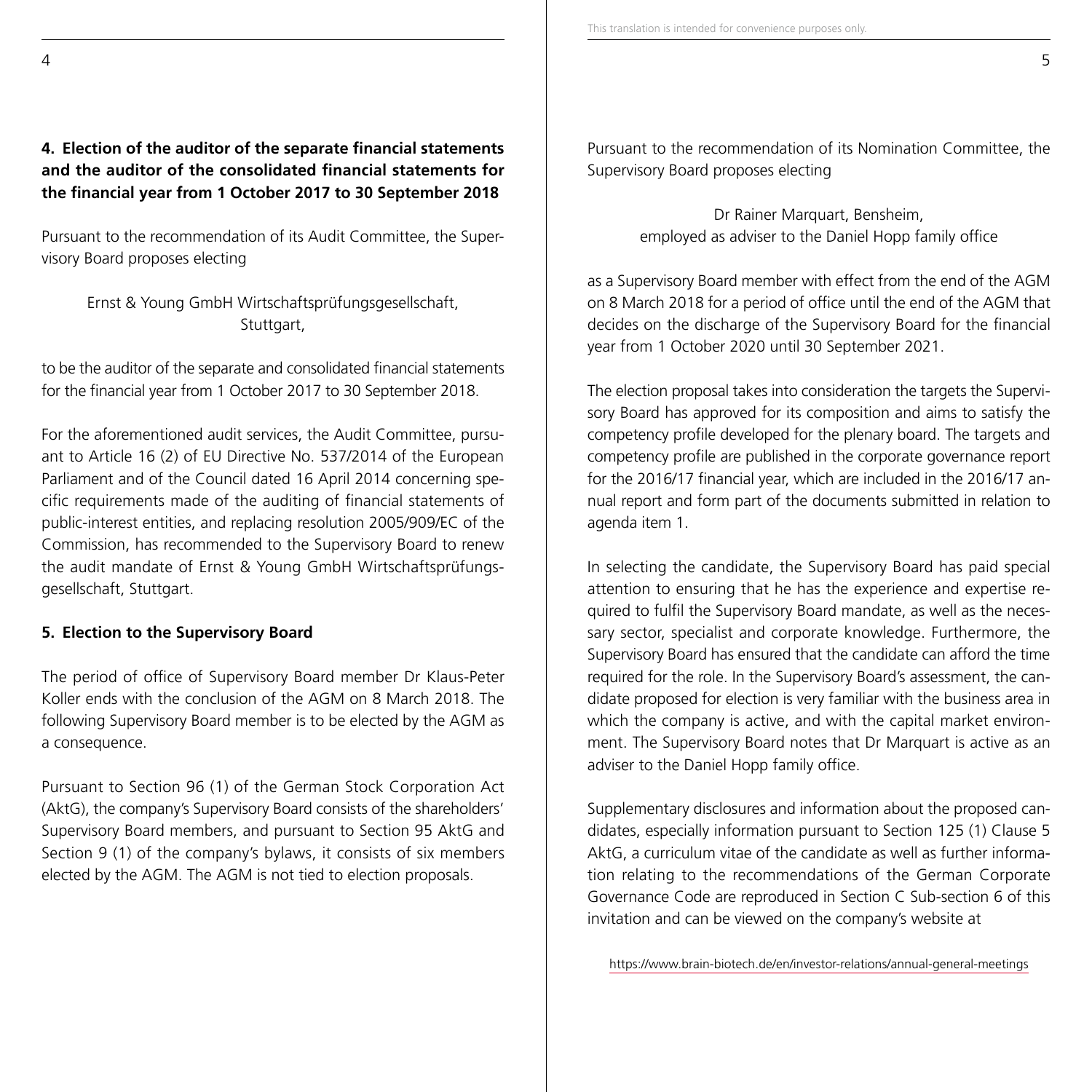**6. Resolution concerning cancellation of Authorised Capital 2017 /I, the creation of a new Authorised Capital 2018 /I against cash and/or non-cash capital contributions with the authorisation to exclude subscription rights as well as the related requisite bylaw amendment**

The company has partially utilised in an amount of EUR 1,641,434.00 the authorisation contained in Section 5 (2) of the bylaws to increase the share capital (Authorised Capital 2017/I) by Management Board resolution of 7 September 2017, with Supervisory Board assent. For this reason, the Authorised Capital is now available in an amount of only EUR 6,565,740.00. To enable the company to continue to cover its financing requirements in the future through drawing down authorised share capital quickly and flexibly, the existing Authorised Capital 2017/I is to be cancelled, and a new Authorised Capital 2018/I is to be created equivalent to half of the current share capital with a term until 7 March 2023, which otherwise as far as possible corresponds in terms of content to the Authorised Capital 2017/I.

The Management and Supervisory boards propose passing the following resolution:

a) Pursuant to Section 5 (2) of the bylaws, Authorised Capital 2017/I, to the extent that it has not yet been utilised, shall be cancelled with effect of the date of the entry of the following re-regulated Authorised Capital 2018/I and corresponding bylaw amendment in the company's commercial register.

b) The Management Board shall be authorised, with Supervisory Board assent, to increase the company's share capital once or on several occasions until 7 March 2023, albeit by up to a maximum of nominal EUR 9,027,891.00 through issuing up to 9,027,891 new ordinary registered shares against cash and/or non-cash capital contributions (Authorised Capital 2018/I). The Management Board shall be authorised, with Supervisory Board assent, to determine the further content of the share rights and further details of the implementation of the capital increase from authorised capital.

Subscription rights shall be granted to the shareholders in this context as a matter of principle. For this purpose, the new shares can also be transferred to banks or companies in the meaning of Section 186 (5) Clause 1 AktG with the obligation to offer them to shareholders for subscription (indirect subscription right). The Management Board shall be authorised, however, with Supervisory Board assent, to partially or wholly exclude shareholders' statutory subscription rights

(i) if the capital increase occurs against on non-cash capital contributions, especially as part of business combinations or for the purpose of acquiring companies, parts of companies, interests in companies or other assets, or entitlements to acquire other assets, including receivables due from the company;

(ii) to the extent required to exclude fractional amounts from shareholders' subscription rights arising on the basis of the subscription ratio;

(iii) to the extent required to grant subscription rights to the holders of conversion or warrant rights to the company's shares or to the creditors of corresponding conversion obligations to offset dilutions in the scope to which they would be entitled after exercising such rights or satisfying such obligations;

(iv) if the new shares are issued against cash capital contributions, and the issue price of the new shares is not significantly less than the stock market price of the already listed shares of the company on the date when the issue price is finally determined; the number of shares issued in this manner under exclusion of subscription rights may in total not be less than 10 percent of the share capital, neither at the time when this authorisation becomes effective nor at the time when this authorisation is exercised; to this maximum limit of 10 percent of the share capital are other shares to be attributed that are issued or sold during the duration of this authorisation under exclusion of subscription rights in direct or corresponding application of Section 186 (3) Clause 4 AktG, as well as shares that are to be issued to service warrant or conversion rights or warrant or conversion obligations from convertible bonds and/or bonds with warrants and/or participation rights, if such bonds or participation rights are issued during the duration of this authorisation under exclusion of subscription rights in corresponding application of Section 186 (3) Clause 4 AktG.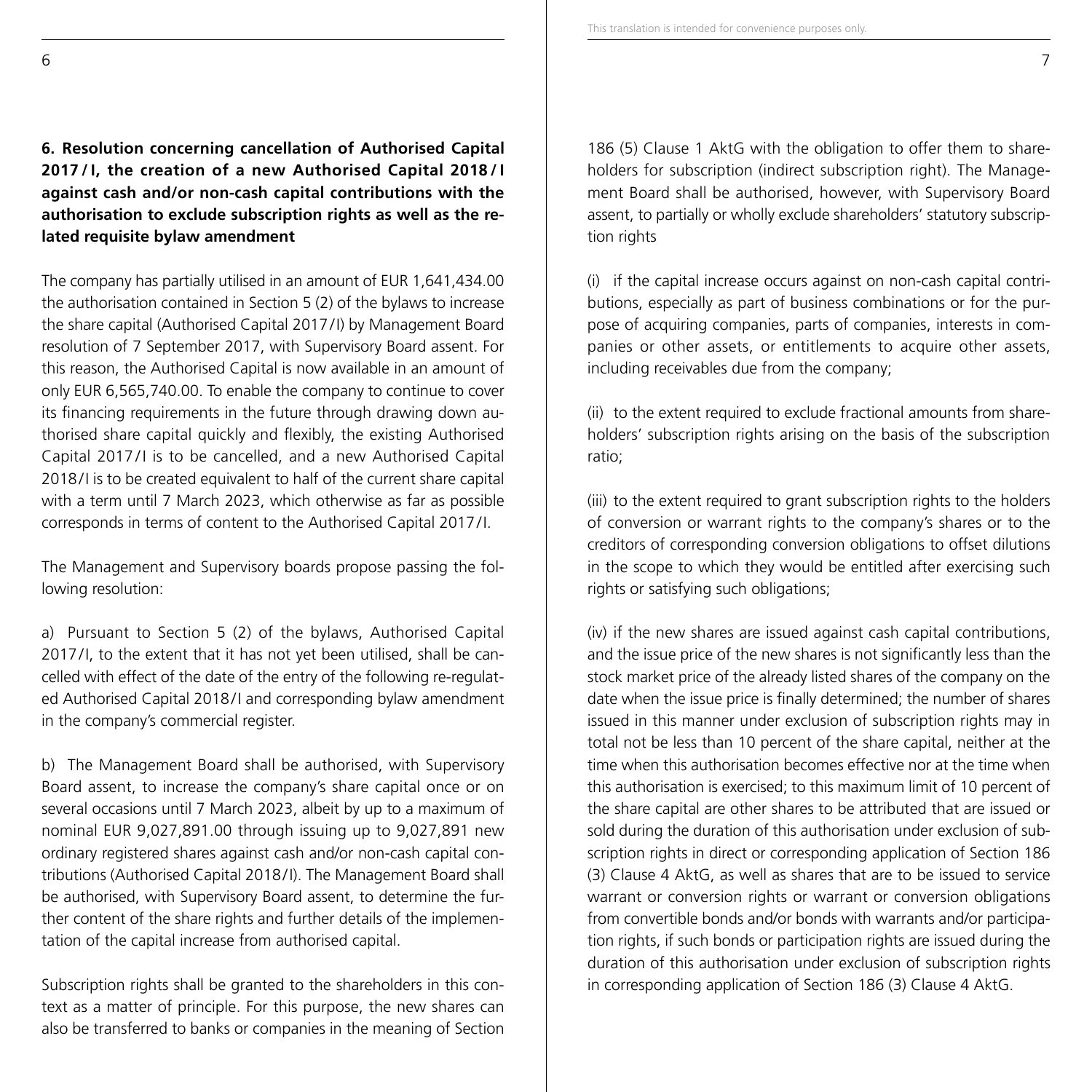c) Section 5 (2) of the bylaws shall be reformulated as follows:

*"The Management Board shall be authorised, with Supervisory Board assent, to increase the company's share capital once or on several occasions until 7 March 2023, albeit by up to a maximum of nominal EUR 9,027,891.00 through issuing up to 9,027,891 new ordinary registered shares against cash and/or non-cash capital contributions (Authorised Capital 2018/ I). The Management Board shall be authorised, with Supervisory Board assent, to determine the further content of the share rights and further details of the implementation of the capital increase from authorised capital.*

*Subscription rights shall be granted to the shareholders in this context as a matter of principle. For this purpose, the new shares can also be transferred to banks or companies in the meaning of Section 186 (5) Clause 1 AktG with the obligation to offer them to shareholders for subscription (indirect subscription right). The Management Board shall be authorised, however, with Supervisory Board assent, to partially or wholly exclude shareholders' statutory subscription rights*

*(i) if the capital increase occurs against non-cash capital contributions, especially as part of business combinations or for the purpose of acquiring companies, parts of companies, interests in companies or other assets, or entitlements to acquire other assets, including receivables due from the company;*

*(ii) to the extent required to exclude fractional amounts from shareholders' subscription rights arising based on the subscription ratio;*

*(iii) to the extent required to grant subscription rights to the holders of conversion or warrant rights to the company's shares or to the creditors of corresponding conversion obligations to offset dilutions in the scope to which they would be entitled after exercising such rights or satisfying such obligations;*

*(iv) if the new shares are issued against cash capital contributions, and the issue price of the new shares is not significantly less than the stock market price of the already listed shares of the company on the date when the issue price is finally determined; the number of shares issued in this manner under exclusion of subscription rights may not be less in total than 10 percent of the share capital, neither at the* 

*time when this authorisation becomes effective nor at the time when*  this authorisation is exercised; to this maximum limit of 10 percent of *the share capital shall other shares be attributed that are issued or sold during the duration of this authorisation under exclusion of subscription rights in direct or corresponding application of Section 186 (3) Clause 4 AktG, as well as shares that are to be issued to service warrant or conversion rights or warrant or conversion obligations from convertible bonds and/or bonds with warrants and/or participation rights, if such bonds or participation rights are issued during the duration of this authorisation under exclusion of subscription rights in corresponding application of Section 186 (3) Clause 4 AktG."*

## **7. Resolution to approve the amendment to the investment agreement dated 28 May 2014 between the company and Hessen Kapital I GmbH and concerning concluding an addendum to the investment agreement**

An investment agreement between the company and Hessen Kapital I GmbH, Wiesbaden, entered in the commercial register of the Wiesbaden District Court under commercial register sheet number HR B 29157, has existed with effect since 17 June 2014. As a fund, Hessen Kapital I GmbH supports medium-sized companies in Hesse with mezzanine capital from the funds of the Land of Hesse and funds from the European Regional Development Fund (ERDF). The investment agreement was concluded by consent of the company's AGM on 28 May 2014 and entered in the commercial register on 17 June 2014.

Pursuant to the provisions of the investment agreement, Hessen Kapital I GmbH has rendered a cash contribution of EUR 1,500,000.00 as a silent partner into the company's assets. This capital invested is to be used exclusively for the co-financing of investments and expenses. The company renders a results-based payment of 9% annually to the capital invested as an investment fee. An annual profit participation by Hessen Kapital I GmbH in accordance with the notional share of the rendered capital invested in the company's equity (equity pursuant to Section 266 (3) lit. A. of the German Commercial Code [HGB] plus other silent partnerships and mezzanine financing facilities), albeit to a maximum of 2.50% of the capital invested rendered and not more than 50% of the annual profit as calculated pursuant to the contractual terms, has also been agreed. The silent partnership shall end on 30 June 2024.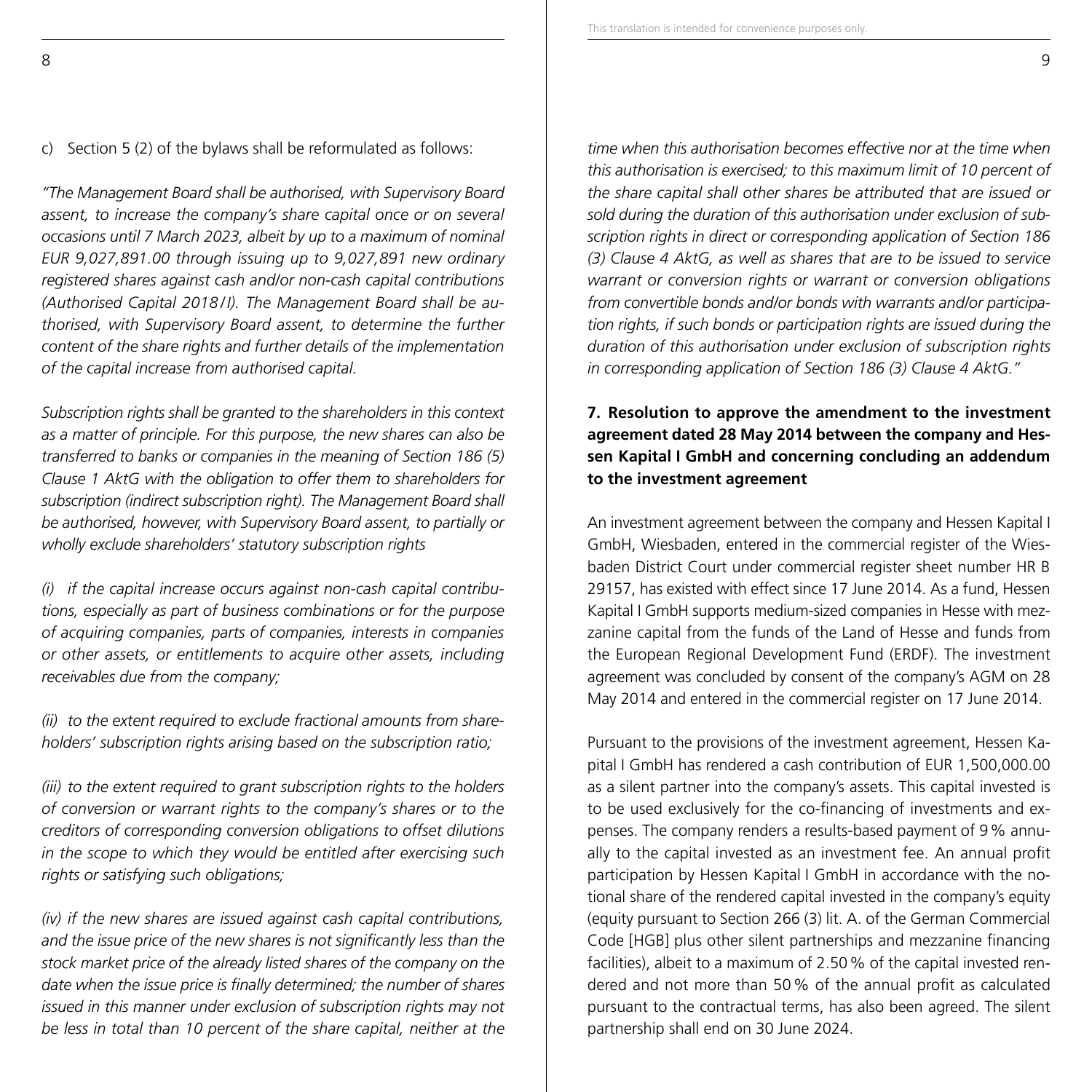As a partial profit transfer agreement, the investment agreement forms an agreement between business enterprises in the meaning of Section 292 (1) No. 2 of the German Stock Corporation Act (AktG). The company and Hessen Kapital I GmbH intend to amend the investment agreement through an addendum for which AGM approval is required pursuant to Sections 295 (1), 293 (1) of the German Stock Corporation Act (AktG).

The addendum to the investment agreement shall include the following significant content:

a) Amendment to the investment fee

The annual results-based compensation to be rendered by the company is to be reduced from 9% to 7% of the capital invested.

b) Amendment of the contractual information and reporting obligations

The company's obligations relating to the imparting of information and concerning reporting to Hessen Kapital I GmbH are to be reduced. In particular, the company shall in future no longer submit any corporate planning to Hessen Kapital I GmbH before the start of a financial year. Furthermore, Hessen Kapital I GmbH shall in future no longer enjoy the contractually regulated reporting, information, access and control rights, if the company were to infringe contractual or statutory confidentiality obligations in satisfying them, or if the company may refuse to provide information based on statutory provisions.

c) Amendment of contractual termination rights and reservations of consent

The contractual termination rights of Hessen Kapital I GmbH shall be restricted. In particular, termination rights shall lapse in the future

- **•** due to extraordinary expansion of the scope of business or the acquisition of another company or an investment in an interest in another company;
- **•** based on contractually determined special business transactions and other measures if they are not implemented without the prior

approval of Hessen Kapital I GmbH, especially in relation to measures for corporate financing, the acquisition of companies and interests in companies, as well as the realisation and utilisation of patents and other industrial property rights.

As a consequence of the planned new regulations, corresponding reservations of consent of Hessen Kapital I GmbH shall also lapse in the case of the respective measures. Furthermore, the reservation of consent for distributions of profits (dividend payments) shall only then be valid if the obligation to pay the results-based compensation was not satisfied in full as of the date of the profit distribution.

d) Effectiveness of the amendments

The addendum to the investment contract shall become effective when it has been entered in the commercial register.

The company's Supervisory Board approved the arranging of the addendum to the investment contract on 15 January 2018. As the relevant body, the Advisory Board of Hessen Kapital I GmbH has also granted its approval.

On the company's website at

https://www.brain-biotech.de/en/investor-relations/annual-general-meetings

the following related documents can be viewed:

- **•** the complete wording of the existing investment contract,
- **•** the complete wording of the addendum to the investment contract,
- **•** the company's separate annual financial statements and management reports for the last three financial years,
- **•** the separate annual financial statements and management reports of Hessen Kapital I GmbH for the last three financial years,
- **•** the written report of the company's Management Board concerning the addendum to the investment agreement pursuant to Section 293 a of the German Stock Corporation Act (AktG),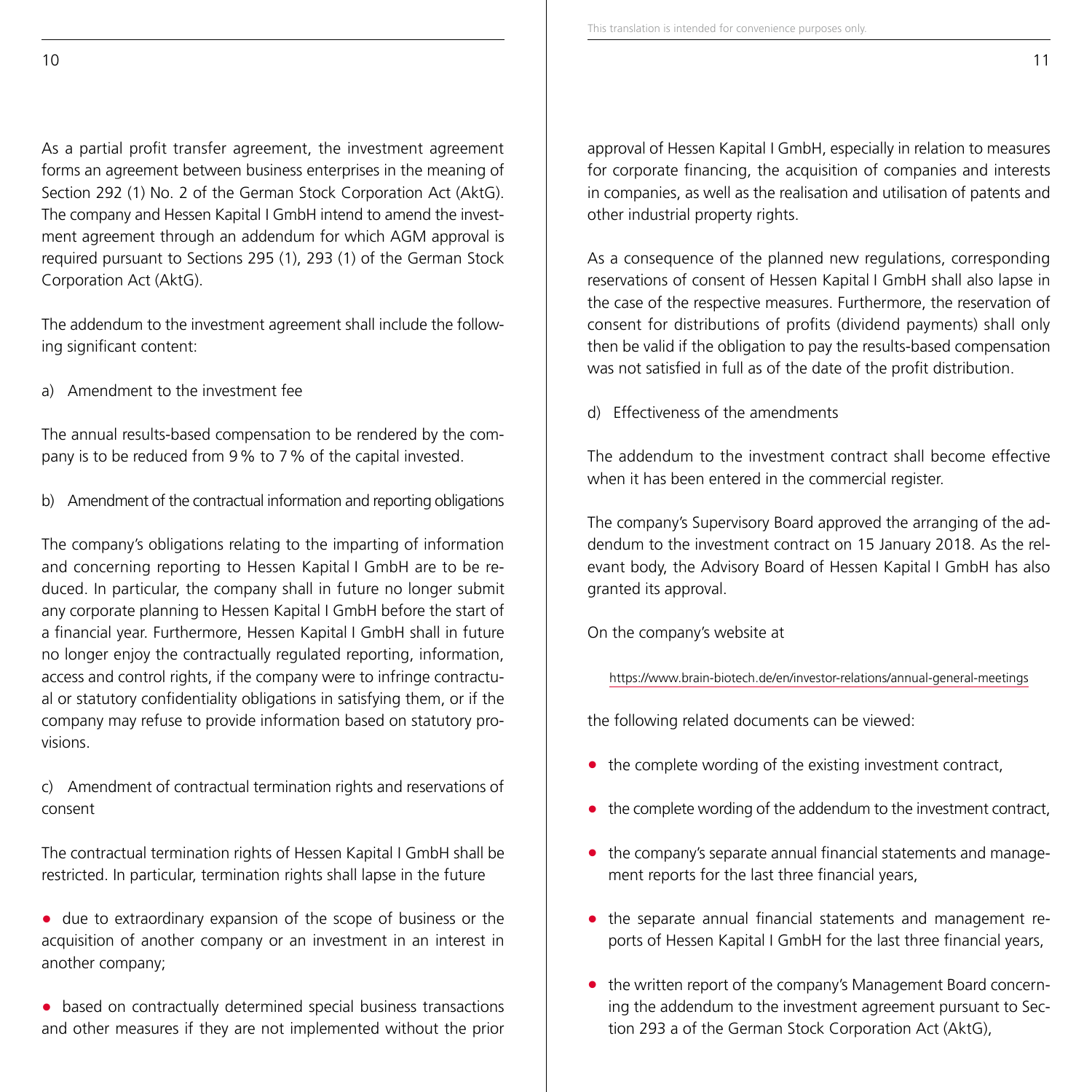• the written report of the contractual auditor concerning the contractual audit pursuant to Section 293 e AktG.

The Management and Supervisory boards propose approving the amendment to the investment agreement concluded on 28 May 2014 between the company and Hessen Kapital I GmbH and entered in the commercial register on 17 June 2014 pursuant to the provisions to the addendum to the investment agreement as well as the conclusion of the addendum to the investment agreement.

# **8. Resolution to approve concluding an investment agreement between the company and Hessen Kapital II GmbH**

The company and Hessen Kapital II GmbH, Wiesbaden, entered in the commercial register of the Wiesbaden District Court on the commercial register sheet number HR B 29290, intend to conclude an investment agreement. As a fund, Hessen Kapital II GmbH supports medium-sized companies in Hesse with mezzanine capital. It refinances itself through the Wirtschafts- und Infrastrukturbank Hessen as well as from the budgetary funds of the Land of Hesse. It is planned that Hessen Kapital II GmbH shall render a cash contribution of EUR 3,000,000.00 as a typical silent partner in the company's assets. The invested capital is to be utilised exclusively for the cofinancing of research expenses. An annual results-based payment and an annual profit participation are planned as investment fees.

As a partial profit transfer agreement, the investment agreement forms an agreement between business enterprises in the meaning of Section 292 (1) No. 2 of the German Stock Corporation Act (AktG). AGM approval is required to conclude the agreement pursuant to Section 293 (1) AktG

The investment agreement shall include the following significant contents:

a) Cash capital invested by Hessen Kapital II GmbH as a typical silent partner

Hessen Kapital II GmbH will render a cash contribution of EUR 3,000,000.00 as a typical silent partner in the company's assets. The capital invested may only be utilised to co-finance research and development expenses. The invested capital shall be payable on demand until 30 June 2018 at the latest after submission of the notarised approval resolution of the AGM and after the silent partnership has been entered in the commercial register.

This translation is intended for convenience purposes only.

Hessen Kapital II GmbH shall not hold an interest in the company's assets. With its capital invested, it shall not participate in the company's current losses. Hessen Kapital II GmbH shall not be obligated to provide extra funds. Hessen Kapital II GmbH shall not be entitled to any business management and representation powers.

b) Investment fees

Hessen Kapital II GmbH shall receive an annual results-based payment equivalent to 6% of the capital invested.

Hessen Kapital II GmbH shall also be entitled to a profit participation to be calculated as follows:

**•** The profit for the year in the meaning of the contractual provisions shall form the basis for the calculation. Accordingly, the profit for the year shall be the profit for the year reported by the separate annual financial statements as prepared under German Commercial Code (HGB) financial accounting standards pursuant to Section 275 (2) No. 17 HGB before taking into consideration the profit share attributable to Hessen Kapital II GmbH, plus the income taxes pursuant to Section 275 (2) No. 14 HGB. For purposes of calculating the profit for the year, the following items are to be attributed to the profit for the year calculated on this basis: depreciation and amortisation above and beyond Section 253 HGB; additions to pension provisions for shareholder Management Board members and other payments to shareholders, Management Board members and their dependants in the meaning of Section 15 (1) of the German Fiscal Code (AO) of shareholders and Management Board members for which the company has not received any standard market consideration; interest payments for shareholder loans and all payments for silent partnerships, to the extent that they are not held by Hessen Kapital II GmbH.

**•** Hessen Kapital II GmbH shall receive a share of the profit for the year calculated on this basis corresponding to the proportion of the interest of Hessen Kapital II GmbH in the equity. Pursuant to the con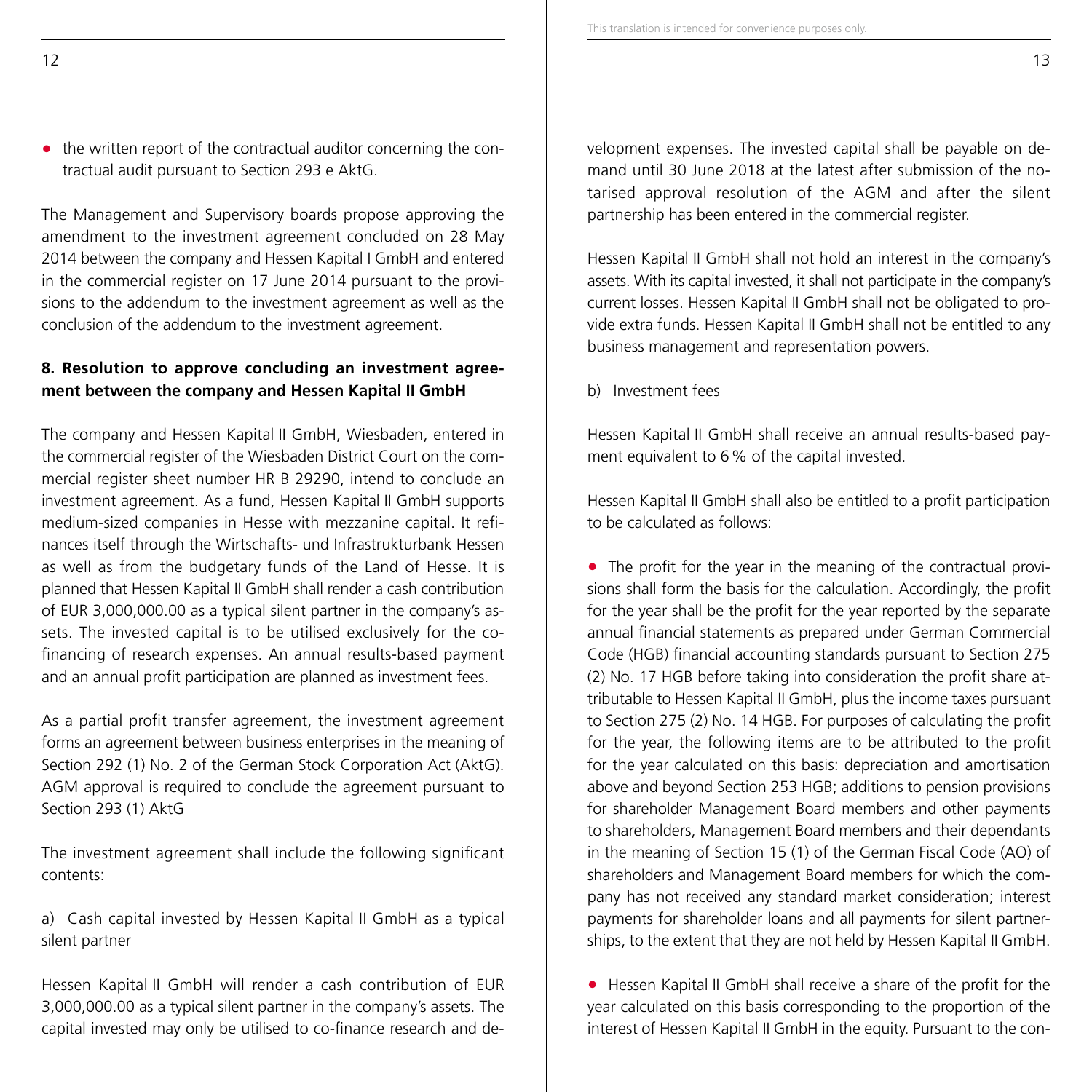tractual provisions, equity shall comprise equity in the meaning of Section 266 (3) lit. A HGB, plus all silent partnerships of Hessen Kapital II GmbH, all silent partnerships of third parties and other mezzanine financing products.

**•** The annual profit participation shall not about more than 1.5% of the capital invested and not more than 50% of the profit for the year.

If no profit for the year is reported from the second financial year after the start of the silent partnership in two consecutive sets of annual financial statements prepared according to German Commercial Code (HGB) financial accounting standards, Hessen Kapital II GmbH may increase the annual results-based payment by two percentage points to reflect a risk premium. The increase shall occur from the start of the financial year following the financial year to which the second set of annual financial statements refers. The increase shall be valid inclusive of the financial year in which the company reports a profit for the year.

c) Contractual reporting, information, access and control rights

Hessen Kapital II GmbH shall be granted various reporting, information, access and control rights. In particular, the company shall be obligated to report on all events of relevance for the investment relationship, to submit business operating appraisals, to permit the viewing of business documents and tax files, and to enable Hessen Kapital II GmbH as well as the Land of Hesse, the Wirtschafts- und Strukturbank Hessen, the Hessischer Rechnungshof and its authorised individuals to control and audit the application of funds.

Hessen Kapital II GmbH shall not be entitled to the contractual reporting, information, access and control rights if the company were to infringe contractual or statutory confidentiality obligations in fulfilling them, or if the company may refuse to provide information based on statutory provisions.

d) Contractual termination rights and corresponding reservations of consent

Hessen Kapital II GmbH shall be entitled to a right of termination in the case of legal transactions and legal actions extending beyond the framework of standard business operations and which can entail significant deteriorations of the net assets and results of operations, especially in the case of the discontinuation, relocation or disposal of operations or significant parts of operations, or in the case of an extraordinary restriction of the scope of business.

Hessen Kapital II GmbH can also declare a termination if the following measures are implemented, unless Hessen Kapital II GmbH has previously issued its written consent to the measure:

- **•** Concluding and amending significant agreements with dependants of Management Board Members (in the meaning of Section 15 (1) of the German Fiscal Code [AO]);
- **•** Purchase, disposal and encumbrance of land and rights equivalent to land;
- **•** Disposal or transfer of interests in other companies;
- **•** Implementing capital reductions or profit distributions, whereby the requirement to approve the profit distribution shall be valid only if the obligation to pay the results-based compensation were not met in full as of the date of the profit distribution;
- **•** Regular termination of shareholder loans by the company.

This generates corresponding reservations of consent for Hessen Kapital II GmbH for the aforementioned cases.

The company shall be entitled to make whole or partial early termination in compliance with the termination period of twelve months. Early termination is only permitted in relation to a date at least five years after the start of the silent partnership. Repayment or partial repayment of the capital invested and by the investee shall be equivalent to a termination.

Hessen Kapital II GmbH shall not be entitled to any regular right of termination. It can only terminate the company early and without notice on an important ground.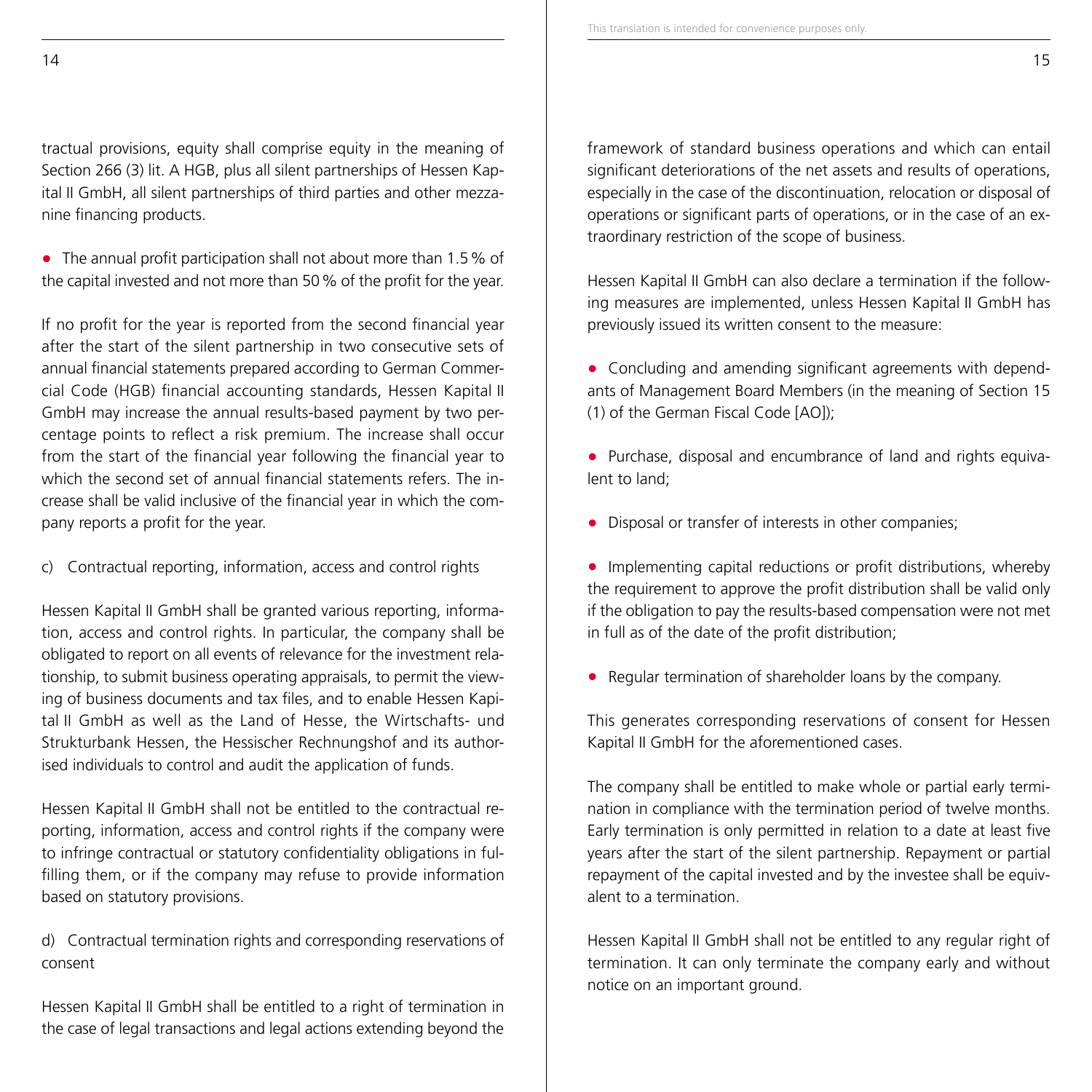e) Duration of the silent partnership

The silent partnership and the investment agreement shall end on 31 March 2028.

f) Reimbursement of the capital invested

The capital invested is to be repaid as follows:

- **•** 20% of the amount on 31 March 2026
- **•** 20% of the amount on 31 March 2027
- **•** 60% of the amount on 31 March 2028.

The company shall be obligated to pay a premium in the case of early termination by the company or in the case of termination by Hessen Kapital II GmbH on an important ground for which the company bears responsibility. This shall amount to

**•** to 16% given a termination in the first four years of the investment,

**•** to 12% given a termination in the fifth year of the existence of the investment,

**•** to 8% given a termination in the sixth year of the existence of the investment,

**•** to 4% given a termination in the seventh year of the existence of the investment,

of the capital investment to repaid based on the termination.

g) Subordination

If this is required to avert overindebtedness of the company before or after an insolvency, Hessen Kapital II GmbH shall rank with its entitlement to repayment of the capital invested, with its claims to payment of the results-based compensation and the profit participation, as well as the payment of a premium, after the present and future receivables of other creditors of the company so that the full or partial repayment of the capital invested can be claimed only after all other creditors and only at the same time with capital reimbursement claims of the shareholders from a future unappropriated net profit, liquidity surplus or other free assets of the company.

h) Validity

The investment contract shall become effective if it has been entered in the commercial register.

The company's Supervisory Board approved the arranging of the investment contract on 15 January 2018. As the relevant body, the Advisory Board of Hessen Kapital I GmbH has also granted its approval.

On the company's website at

https://www.brain-biotech.de/en/investor-relations/annual-general-meetings

the following related documents can be viewed:

- **•** the complete wording of the investment contract,
- **•** the company's separate annual financial statements and management reports for the last three financial years,
- **•** the separate annual financial statements and management reports of Hessen Kapital I GmbH for the last three financial years,
- **•** the written report of the company's Management Board concerning the investment agreement pursuant to Section 293 a of the German Stock Corporation Act (AktG),
- the written report of the contractual auditor concerning the contractual audit pursuant to Section 293 e AktG.

The Management and Supervisory boards propose approving the conclusion of the investment agreement between the company and Hessen Kapital II GmbH.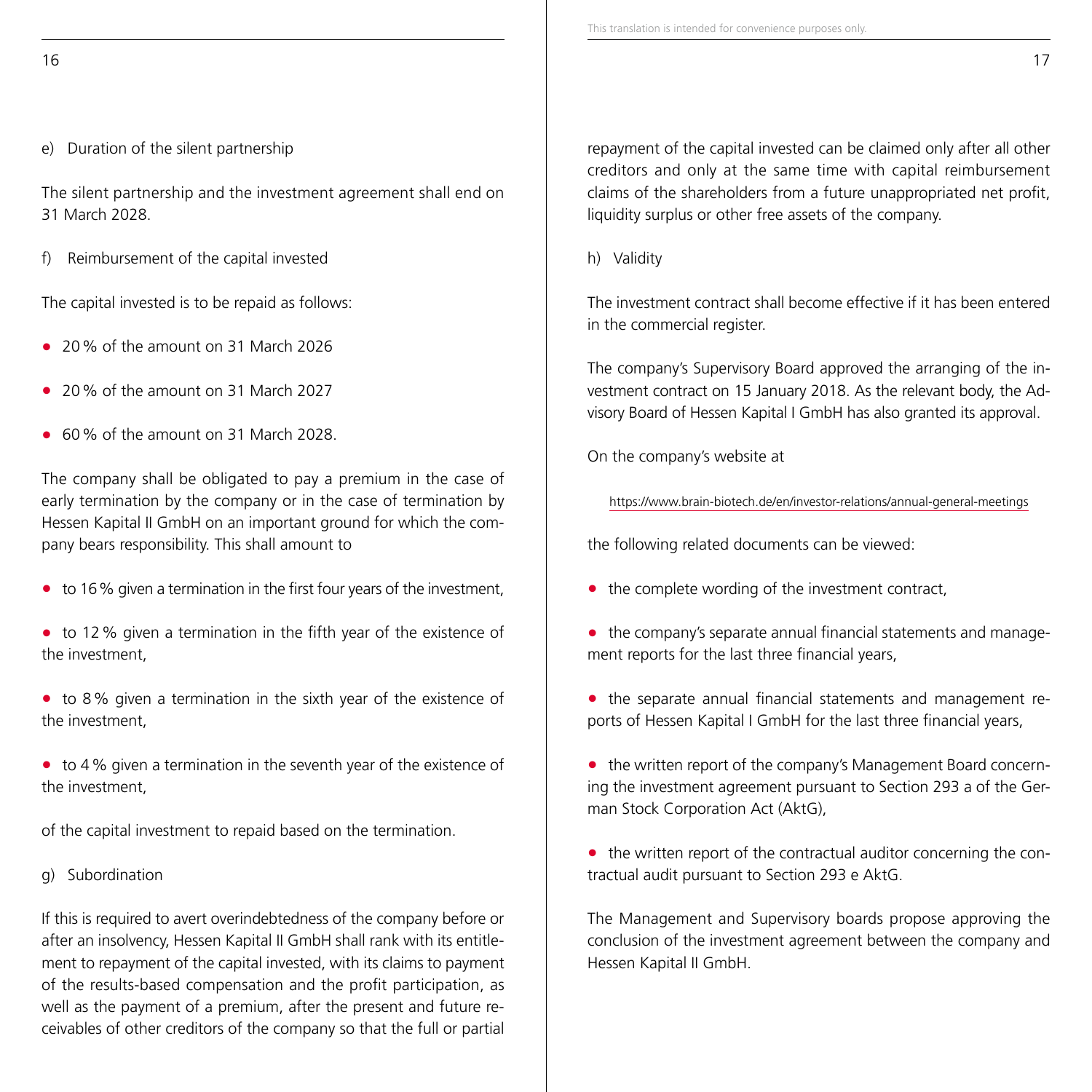## **B.**

**Written report by the Management Board pursuant to Sections 203 (2) Clause 2, 186 (4) Clause 2 AktG relating to item 6 on the agenda concerning the reasons to authorise the Management Board to exclude shareholders' subscription rights when utilising Authorised Capital 2018/I**

Agenda item 6 includes the management's proposal to cancel Authorised Capital 2017/I and create a new Authorised Capital 2018/I, which is to comprise an authorisation of the Management Board to exclude shareholders' subscription rights.

The company's AGM approved Authorised Capital 2017/I on 9 March 2017 in an amount of originally EUR 8,207,174.00. By resolution of 7 September 2017, with Supervisory Board approval of the same date, the Management Board partially utilised the Authorised Capital 2017/I of EUR 1,641,434.00. The capital increase from authorised capital was entered in the commercial register on 15 September 2017. Accordingly, Authorised Capital 2017/I is currently now available pursuant to Section 5 (2) of the bylaws only in amount of EUR 6,565,740.00; it can be utilised in this amount until 8 March 2022.

The Management and Supervisory boards agree that the company must be able at all times to react quickly and flexibly in national and international markets in the interests of its shareholders and cover any financing requirements, potentially also without ordinary capital increases, including the expense and time loss connected with subscription rights processes. A sufficient level of authorised capital forms an important basis for this. For this reason, the management proposes to the shareholders to cancel the existing Authorised Capital 2017 /I to the extent that it was not utilised, and create a new Authorised Capital 2018 /I whose level shall be adjusted as part of statutory regulations to the company's increased share capital, and which can be utilised until 7 March 2023, albeit otherwise largely corresponding in content to the currently still existing Authorised Capital 2017/I. The Management Board shall consequently be authorised, with Supervisory Board assent, to increase the company's share capital once or on several occasions until 7 March 2023, albeit by up to a maximum of nominal EUR 9,027,891.00 through issuing up to 9,027,891 new ordinary registered shares. For reasons of flexibility, it shall be possible to utilise Authorised Capital 2018/I for both cash and non-cash capital increases.

In principle, a subscription right pursuant to statutory regulations should be granted to all shareholders in capital increases from Authorised Capital 2018/I. In the cases listed in the proposed resolution, however, the company's Management Board is to be granted the possibility, with Supervisory Board assent, to wholly or partially exclude shareholders' statutory subscription rights to respond to short-term financing requirements in the well-understood interests of the company, on the one hand, and to rapidly implement strategic decisions, on the other. Pursuant to the proposed resolution, excluding subscription rights should be permitted only

**•** if the capital increase occurs against non-cash capital contributions, especially as part of business combinations or for the purpose of acquiring companies, parts of companies, interests in companies or other assets, or entitlements to acquire other assets, including receivables due from the company;

**•** to the extent required to exclude fractional amounts from shareholders' subscription rights arising based on the subscription ratio;

• to the extent required to grant subscription rights to the holders of conversion or warrant rights to the company's shares or to the creditors of corresponding conversion obligations to offset dilutions in the scope to which they would be entitled after exercising such rights or satisfying such obligations;

• if the new shares are issued against cash capital contributions, and the issue price of the new shares is not significantly less than the stock market price of the already listed shares of the company on the date when the issue price is finally determined; the number of shares issued in this manner under exclusion of subscription rights may in total not be less than 10 percent of the share capital, neither at the time when this authorisation becomes effective nor at the time when this authorisation is exercised; to this maximum limit of 10 percent of the share capital shall other shares be attributed that are issued or sold during the duration of this authorisation under exclusion of subscription rights in direct or corresponding application of Section 186 (3) Clause 4 AktG, as well as shares that are to be issued to service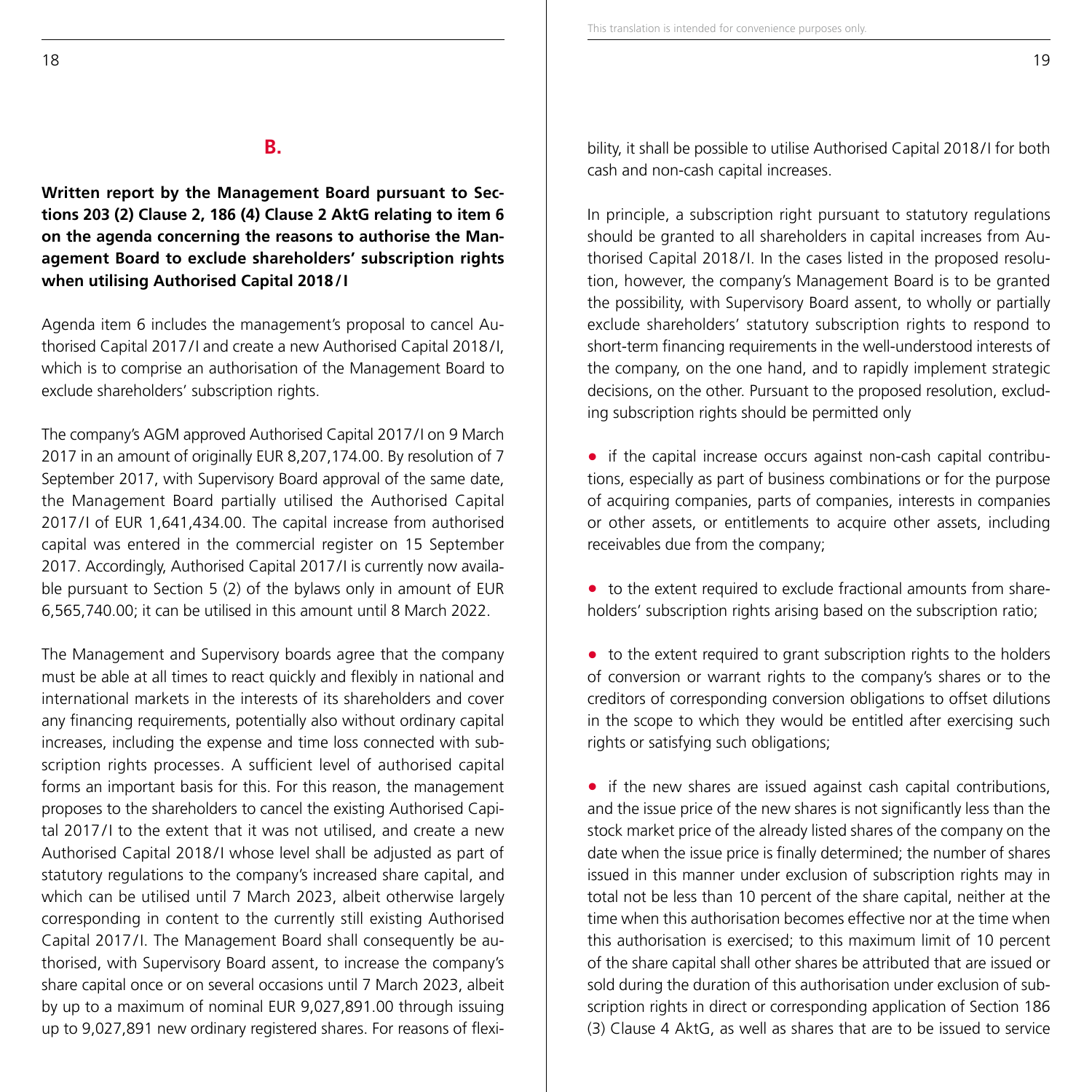warrant or conversion rights or warrant or conversion obligations from convertible bonds and/or bonds with warrants and/or participation rights, if such bonds or participation rights are issued during the duration of this authorisation under exclusion of subscription rights in corresponding application of Section 186 (3) Clause 4 AktG."

The Management Board wishes to explain the authorisation to exclude subscription rights for the aforementioned cases as follows:

a) Excluding subscription rights pursuant to the proposed resolution should be possible if the capital increase occurs against non-cash capital contributions, especially as part of business combinations or to acquire companies, parts of companies, interests in companies or other assets, or entitlements to acquire other assets, including receivables due from the company.

The company faces global competition and must always be intent on improving its competitive position and strengthening its profitability. To this end, it can make sense to acquire other companies, interests in companies or attractive assets, such as assets connected with acquisition projects. If such an opportunity arises, the company must be able to realise such an acquisition quickly, flexibly and in a manner that spares liquidity, including in the interests of its shareholders. It should be noted in this context that very high considerations must be rendered in most such transactions, which are not always to be fulfilled in cash, or which cannot always be fulfilled in cash. Moreover, the owners of companies or acquisition assets that are for sale occasionally take the initiative in demanding voting shares in the acquirer as consideration. So that the company can acquire attractive entities or acquisition assets in such cases too, it must be possible for it to offer shares as consideration. This requires the creation of authorised capital, in utilising which the Management Board, with Supervisory Board assent, can exclude shareholders' subscription rights. The possibility to exclude subscription rights thereby opens up for the company the requisite scope for manoeuvre to acquire companies, parts of companies, interests in companies or other assets connected with an acquisition.

Although excluding subscription rights when utilising authorised capital results in a reduction of shareholders' relative shareholding interests and relative voting rights interests, the acquisition of com-

panies, parts of companies, interests in companies or other assets connected with an acquisition would frequently be impossible for the aforementioned reasons if statutory subscription rights were granted. The benefits connected with the acquisition for the company and its shareholders would be unachievable as a consequence. If subscription rights are excluded, the Management Board will nevertheless ensure when setting the valuation ratios that shareholders' interests are appropriately protected; it will also take the stock market price of the company's share into consideration in this context, although a schematic connection to the stock market price is not planned.

The Management Board will only utilise this authorisation if the exclusion of subscription rights lies in the well-understood interests of the company and its shareholders in the specific case. Specific acquisition plans in the sense presented, which require utilisation of authorised capital and the exclusion of subscription rights, do not exist at present.

b) Subscription rights are also to be excluded for fractional amounts. This authorisation should enable a subscription ratio that can be implemented in technical terms. Without excluding subscription rights in relation to the fractional amount, the technical implementation of the capital increase would be significantly more difficult especially for a capital increase with round sums. The new shares excluded as fractional amounts from shareholders' subscription rights are to be realised as best as possible by the company either through sale through the stock market or in another manner. A potential dilution effect is only very minor due to the restriction to fractional amounts.

c) Subscription rights are also to be excluded to the extent required to grant subscription rights to the holders of conversion or option rights to the company's shares or to the creditors of corresponding conversion obligations – hereinafter referred to together as "bonds" – to offset dilutions in the scope to which they would be entitled after exercising such rights or satisfying such obligations.

The terms and conditions of the bonds generally include dilution protection to make it easier to place the bonds on the capital market. One possibility to ensure protection against dilution is to grant holders or creditors of bonds a subscription right to new shares in subsequent share issues, as shareholders are entitled to. To furnish bonds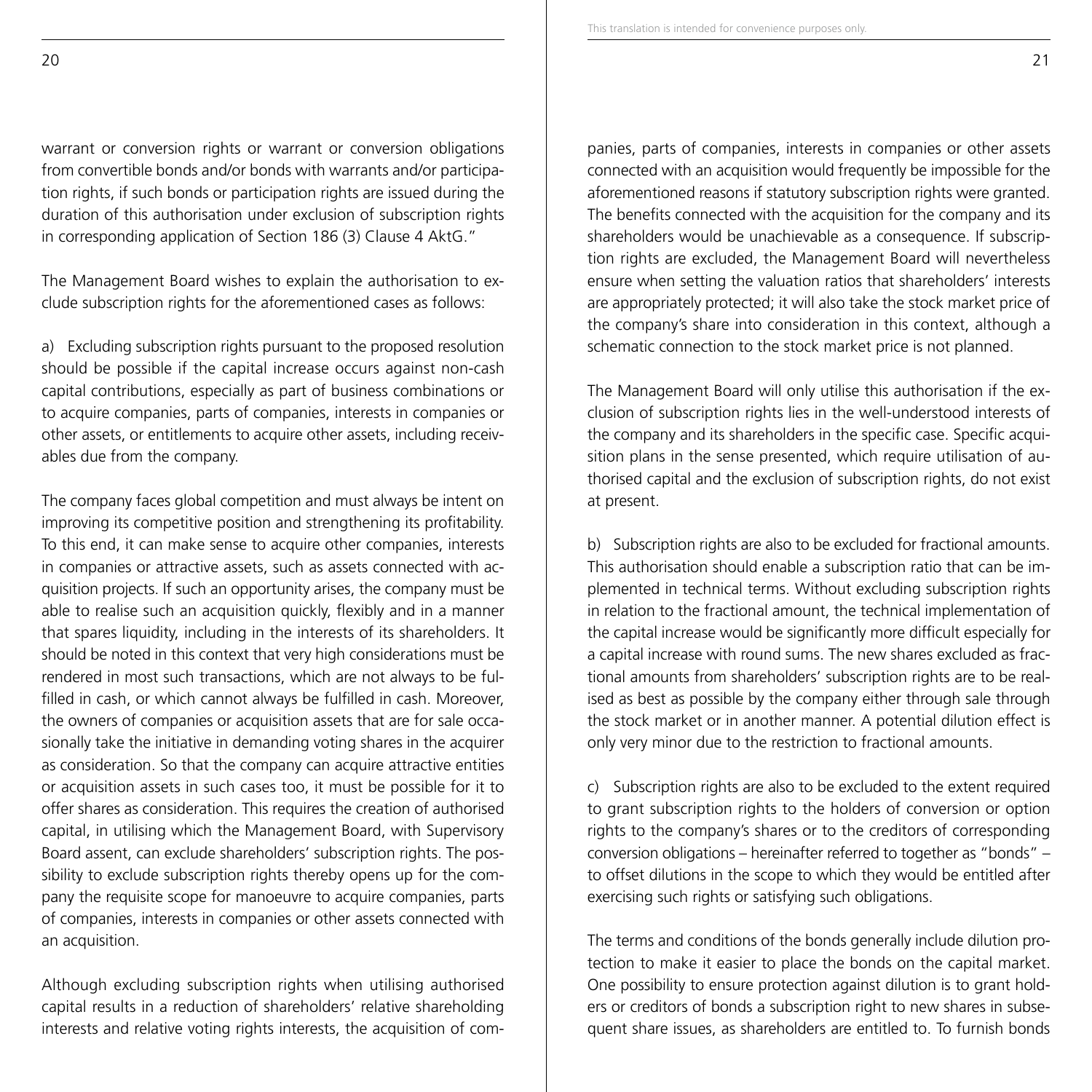with such dilution protection, shareholders' subscription rights to the new shares must be excluded. Alternatively, solely the warrant or conversion price could be reduced for the purpose of dilution protection, to the extent permitted by the bonds' terms and conditions. This would be much more laborious for the company to process and in any case connected with higher costs, however. It would also diminish the capital inflow from exercising warrant or conversion rights, or from satisfying warrant or conversion obligations. Issuing bonds without dilution protection would be significantly less attractive for the market and would consequently not serve shareholders' interests in appropriate and coherent financial backing for the company.

d) Finally, exclusion of subscription rights should be possible if the new shares pursuant to Sections 203 (1), 186 (3) Clause 4 AktG are issued against cash capital contributions at an amount that is not significantly less than the stock market price, and if the total proportional amount of the share capital attributable to the issued shares does not exceed 10 percent of the share capital, either when the authorisation becomes effective or when the authorisation is exercised. The company can procure additional equity capital for any financing requirements short-term on this basis, and quickly and flexibly exploit market opportunities to optimally strengthen its equity base in the interests of the company and its shareholders, without having to implement a subscription rights process entailing high expense. Excluding subscription rights also serves the company's interest in achieving the highest possible issue price, as a placing of new shares is enabled close to the stock market price without the discount that is usual for subscription issues. New shareholder groups domestically and abroad can also be acquired.

When utilising the authorisation, the Management Board, with Supervisory Board assent, will keep any discount to the stock market price as small as possible according to the market conditions prevailing at the time when the issue price is finally determined. As price fluctuations within very short periods cannot be excluded due to market volatility, it should be determined in advance whether for this purpose an average price calculated on the basis of a period of just a few days preceding the resolution on the authorised capital utilisation is taken as the basis, or the current price on the resolution date. In no instance shall a discount to the stock market price amount to more than five percent of the stock market price, however. The

Management and Supervisory boards will carefully examine the setting of the issue price on an individual case basis, taking the respective current circumstances into account. The Management Board will endeavour to achieve the highest possible selling price in this context, and to minimise a discount to the price at which existing shareholders can buy additional shares through the stock market.

The scope of the cash capital increase under exclusion of subscription rights pursuant to Section 186 (3) Clause 4 AktG shall also be limited to 10 percent of the share capital when the authorisation becomes effective, if this amount is lower, when exercising the authorisation to exclude subscription rights. To this 10 percent limit shall be attributed those shares issued or sold during the duration of this authorisation under exclusion of subscription rights in direct or corresponding application of Section 186 (3) Clause 4 AktG, as well as shares that are to be issued to service warrant or conversion rights, or warrant or conversion obligations, arising from convertible bonds or bonds with warrants and/or participation rights, if such bonds or participation rights are issued during the duration of this authorisation under exclusion of subscription rights in corresponding application of Section 186 (3) Clause 4 AktG.

Shareholders are appropriately protected from value dilution of their shares through limiting the number of shares to be issued and the obligation to set the issue price of the new shares close to the stock market price. The reduction in the relative shareholding ratio and relative voting rights interest that is necessarily connected with the exclusion of subscription rights can otherwise be offset by shareholders that wish to maintain their shareholding ratio and voting rights interest by purchasing new shares through the stock market on approximately equivalent terms.

Considering all the aforementioned circumstances, the company's Management and Supervisory boards regard the exclusion of shareholders' statutory subscription rights in the aforementioned instances as objectively justified and appropriate for shareholders for the reasons set out in each case. The Management and Supervisory boards have also refrained from including in the proposed resolution a general percentage limit to an exclusion of subscription rights based on the level of share capital – for instance to 20% of the share capital. Given the comparatively low level of share capital, such a limit would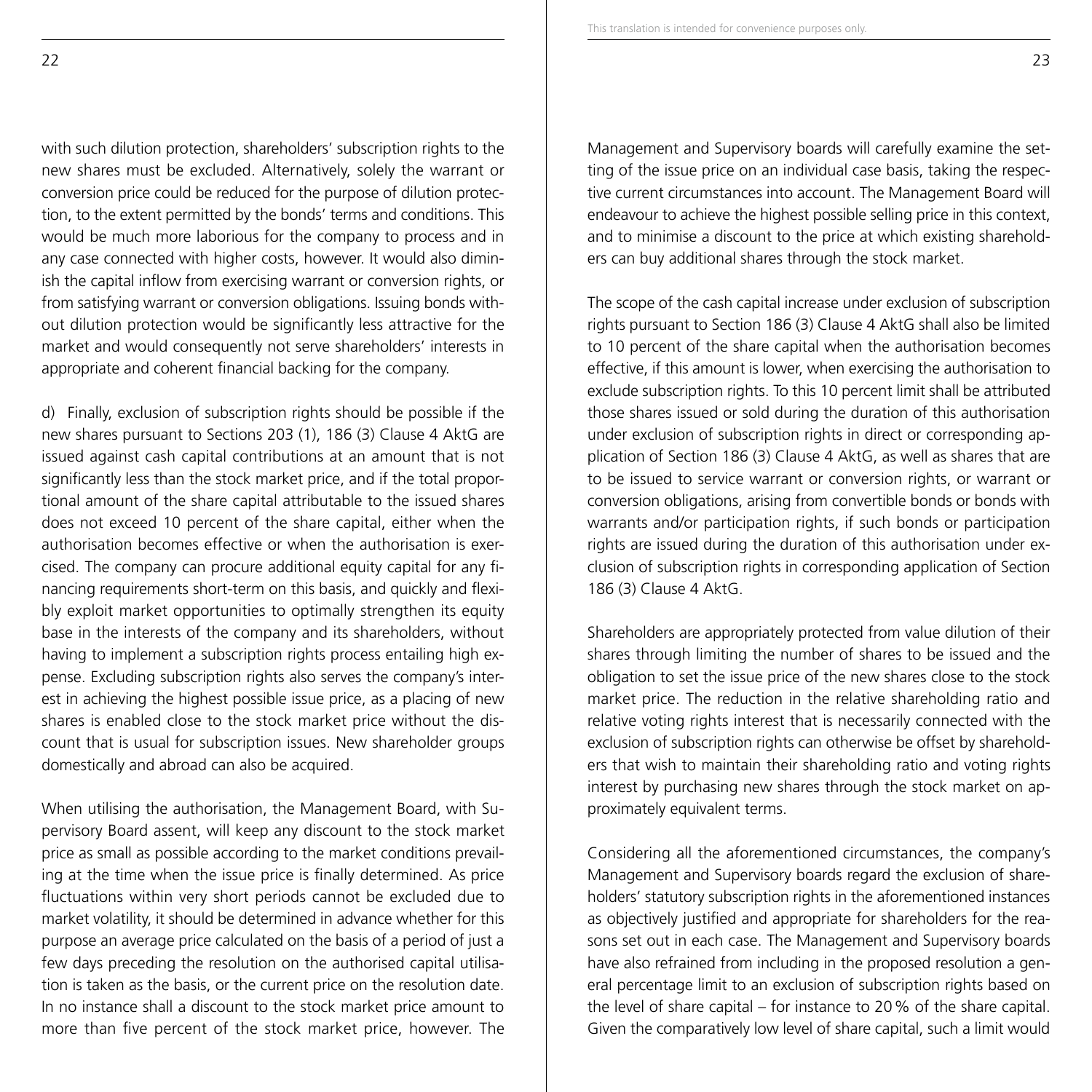limit in advance the company's options, especially to acquire other companies or interests in companies against non-cash capital contributions. At the same time, this would deprive the company of opportunities to expand the company's operating activities through an attractive acquisition and to sustainably enhance the company's value, including in the shareholders' interests. For this reason, the Management Board is not to be deprived of the opportunity, through an additional wide-ranging restriction of the exclusion of subscription rights extending beyond strategy requirements, to utilise authorised capital, including under exclusion of subscription rights, in the legally envisaged framework and pursuant to the considerations presented here.

In each case, the Management and Supervisory boards shall examine carefully whether and to what extent use can be made of the authorisation to increase capital from authorised capital under exclusion of subscription rights. Such a possibility will only be utilised if the Management and Supervisory boards believe that it lies in the well-understood interests of the company and consequently of its shareholders.

The Management Board will inform the next ordinary AGM concerning utilisation of the above authorisations to exclude subscription rights.

# **C. Further information about the convening of the AGM**

# **1. Preconditions for AGM participation and exercising voting rights**

Those shareholders are entitled to participate in the AGM and exercise their voting rights that are registered in the share register and have registered on time for the AGM. Pursuant to Section 18 (2) of the company's bylaws, such registration must be formulated in textual form in either German or English, and be submitted to the company at least six days before the AGM, whereby the day of the AGM and the day of receipt are not to be included in the calculation, **in other words, by the latest on** 

1 March 2018, until 24:00 hours

at the following address:

B.R.A.I.N. Biotechnology Research and Information Network AG c/o Better Orange IR & HV AG Haidelweg 48 81241 Munich Fax: +49 (89) 889 690 633 Email: BRAIN@better-orange.de

or electronically using the password-protected shareholder portal on the company's website at

https://www.brain-biotech.de/en/investor-relations/annual-general-meetings

Shareholders wishing to use the option of registering through the shareholder portal require personal access data. These access data can be found in the documents posted to shareholders together with the invitation. Shareholders registering for electronic correspondence will receive access data by email. The registration form can be downloaded from the company's website at https://www.brain-biotech.de/ en/investor-relations/annual-general-meetings, and can also be requested from the registration address above by post, fax or email.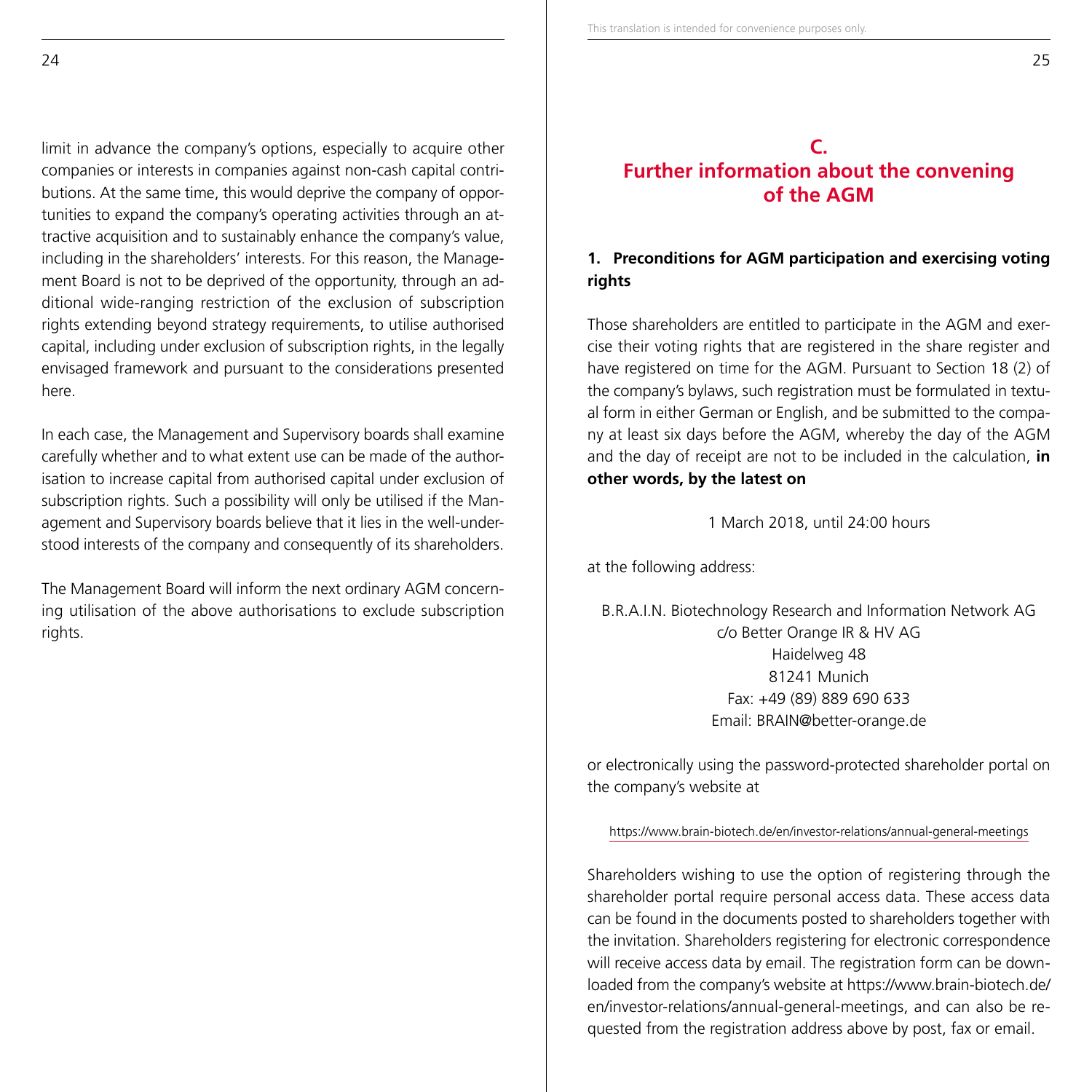As far as the company is concerned, pursuant to Section 67 (2) Clause 1 of the German Stock Corporation Act (AktG), only those parties shall be deemed to be shareholders that are registered as shareholders in the share register. The status of the share register on the AGM date shall consequently comprise the determining factor for the right to participate as well as to establish the number voting rights attributable to parties entitled to participate in the AGM. Please note that, pursuant to Section 18 (4) of the bylaws, no reregistrations can be made in the share register from the end of the last registration day (1 March 2018; so-called Technical Record Date) until the end of the AGM (so-called reregistration stop). The status of the share register on the AGM date consequently corresponds to its status on 1 March 2018, 24:00 hours.

Shareholders can dispose of their shares despite the reregistration stop. Buyers of shares whose reregistration applications do not reach the company until after 1 March 2018, however, can only exercise participation rights and voting rights deriving from such shares if the shareholder that is still entered in the share register and properly registered for the AGM authorises them, or they themselves have authorised the exercise of rights. All buyers of the company's shares that are not yet entered in the share register are consequently requested to submit reregistration applications as quickly as possible.

## **2. Proxy voting procedure**

Shareholders not wishing to participate in the AGM themselves can have their votes be exercised at the AGM by a proxy, for example a bank, shareholder association or another person of their choice. In this case, too, entry in the share register and timely registration for the AGM according to the provisions above are required.

Issuing proxy authorisations that are not issued to a bank, shareholder association or other persons equivalent to those as set out in Section 135 of the German Stock Corporation Act (AktG), their revocation, and the proof of authorisation to the company shall require textual form as the form prescribed by law for listed companies. The statement issuing the authorisation can be made to the proxy or the company. The proof of an authorisation issued to the proxy can be made to the company insofar as the proxy shows the authorisation to the registration desk on the AGM day or sends the proof to the company. The regulations contained in Section 135 of the German Stock Corporation Act (AktG) shall be hereby unaffected.

The company provides the following address for the statement of issuing authorisation to the company, the revocation of an authorisation already issued, and the conveying of the proof of the authorisation by post, fax or email:

B.R.A.I.N. Biotechnology Research and Information Network AG c/o Better Orange IR & HV AG Haidelweg 48 81241 Munich Fax: +49 (89) 889 690 633 Email: BRAIN@better-orange.de

Likewise, the password-protected shareholder portal on the company's website at https://www.brain-biotech.de/en/investor-relations/ annual-general-meetings is available for this purpose. If the authorisation is issued by a statement to the company, separate proof of issuing the authorisation shall be dispensed with.

A form that can be used to issue an authorisation will be sent to shareholders receiving the invitation by post along with the postal invitation. In addition, the form is reproduced on the entrance ticket and can also be downloaded from the company's website at https:// www.brain-biotech.de/en/investor-relations/annual-general-meetings. If a shareholder authorises more than one individual, the company is entitled to reject one or several such individuals.

Particularities can apply for the authorisation of banks, shareholder associations and other persons and institutions deemed equivalent in Section 135 (8) and (10) in combination with Section 125 (5) of the German Stock Corporation Act (AktG), as well as for the revocation and proof of such authorisation; shareholders can be requested in such cases to coordinate with the person or institution to be authorised concerning the form and procedure relating to the issuing of authorisation. A bank can only exercise the voting rights from registered shares that do not belong to it, but for which it is entered in the share register as owner, only on the basis of an authorisation.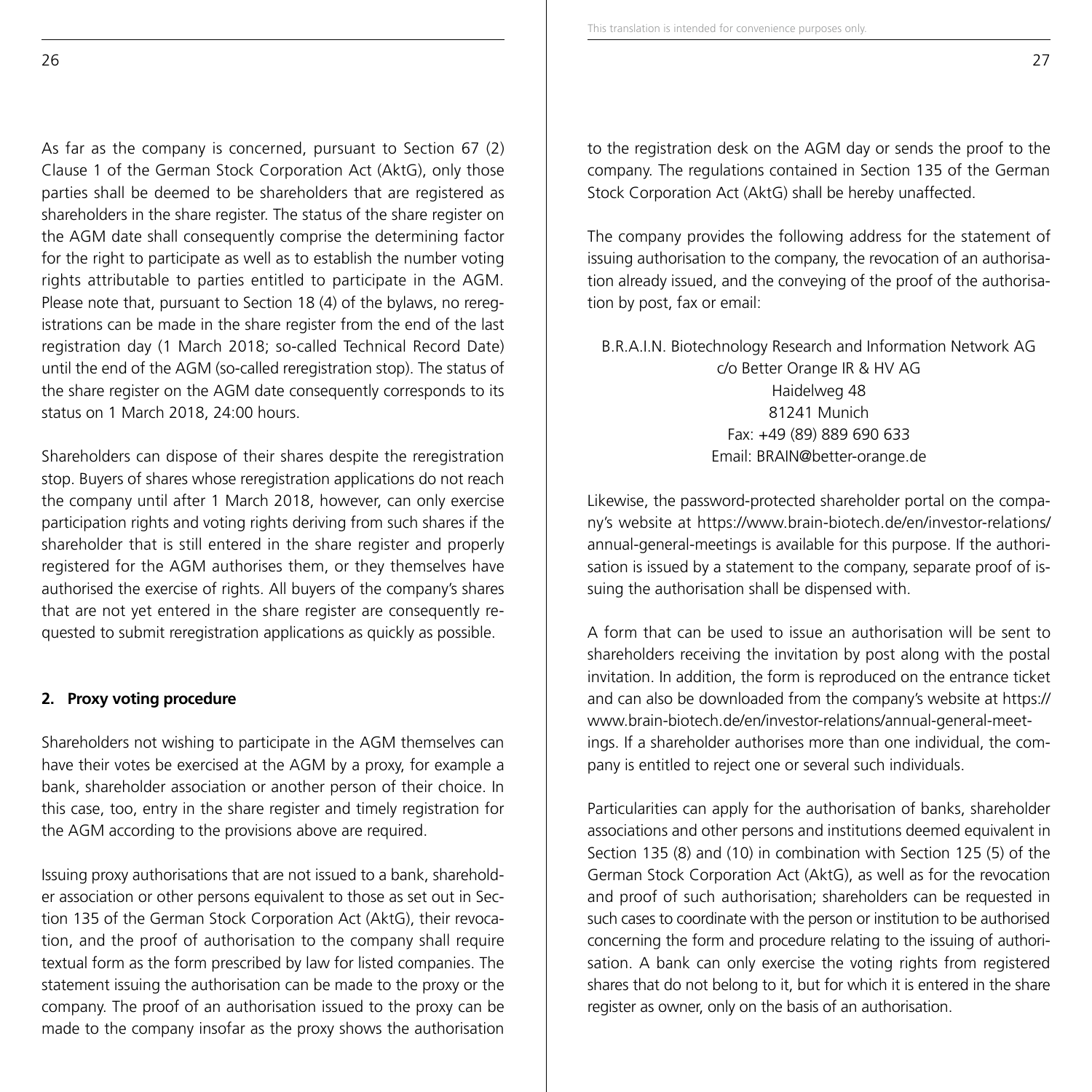## **3. Procedure for voting by company proxy**

The company offers its shareholders the opportunity to authorise the company proxy to exercise their votes already before the AGM. Shareholders that wish to authorise the company proxy must be entered in the share register and register on time for the AGM. If authorised, company proxies exercise voting rights exclusively based on instructions issued to them. Without instructions from the shareholder, company proxies are not authorised to exercise voting rights. A form for issuing authorisations and instructions to the company proxy will be sent to shareholders that receive invitations by post along with the postal limitation. In addition, the form is reproduced on the entrance ticket and can also be downloaded from the company's website at

#### https://www.brain-biotech.de/en/investor-relations/annual-general-meetings

or can be filled out and submitted electronically through the password-protected shareholder portal. Authorisations and instructions for the company proxy must be submitted to the company in textual form if the submission is not made through the password-protected shareholder portal.

For organisational reasons, shareholders wishing to authorise the company proxy before the AGM are requested to submit authorisations along with instructions, irrespective of timely registration according to the aforementioned provisions, **at the latest by 7 March 2018, 18:00 hours (receipt)**, by post, fax or email to the following address

B.R.A.I.N. Biotechnology Research and Information Network AG c/o Better Orange IR & HV AG Haidelweg 48 81241 Munich Fax: +49 (89) 889 690 633 Email: BRAIN@better-orange.de

or electronically using the password-protected shareholder portal on the company's website at

https://www.brain-biotech.de/en/investor-relations/annual-general-meetings

Authorisation of company proxies does not exclude personal participation at the AGM. If shareholders wish to exercise their voting rights personally or by another proxy after having already authorised the company proxy, personal participation or participation by another proxy shall be regarded as revocation of the authorisation of the company proxy. Forms provided for authorisation include corresponding statements. We also offer the opportunity to shareholders that are entered in the share register according to the aforementioned provisions, that have registered on time for the AGM and are also present at the AGM to also authorise, by the start of the AGM, the company proxy to exercise their voting rights.

More details about AGM participation and proxy voting will be sent to shareholders together with the invitation. Corresponding information is also available on the company's website at

https://www.brain-biotech.de/en/investor-relations/annual-general-meetings

## **4. Postal voting procedure**

.

Section 19 (3) of the bylaws enables shareholders to vote by post without participating at the AGM in the manner described below. In this case, too, entry in the share register and timely registration for the AGM according to the provisions above are required. Postal votes that cannot be allocated to a proper registration shall be void. Please note that issuing votes by way of postal voting shall be restricted to voting on the resolutions announced in the convening document as proposed by the Management Board and/or Supervisory Board as well as any resolutions proposed by shareholders that are announced as part of any supplements to the agenda pursuant to Section 122 (2) of the German Stock Corporation Act (AktG).

Voting by way of postal voting shall occur in writing or by means of electronic communication and, irrespective of timely registration according to the aforementioned provisions, must be submitted to the company at the latest by **7 March 2018, 18:00 hours (receipt)**. Shareholders wishing to vote by postal voting are requested to use either the form sent by post with the invitation, the form on the entrance ticket or the form that can be downloaded from the company's website at

.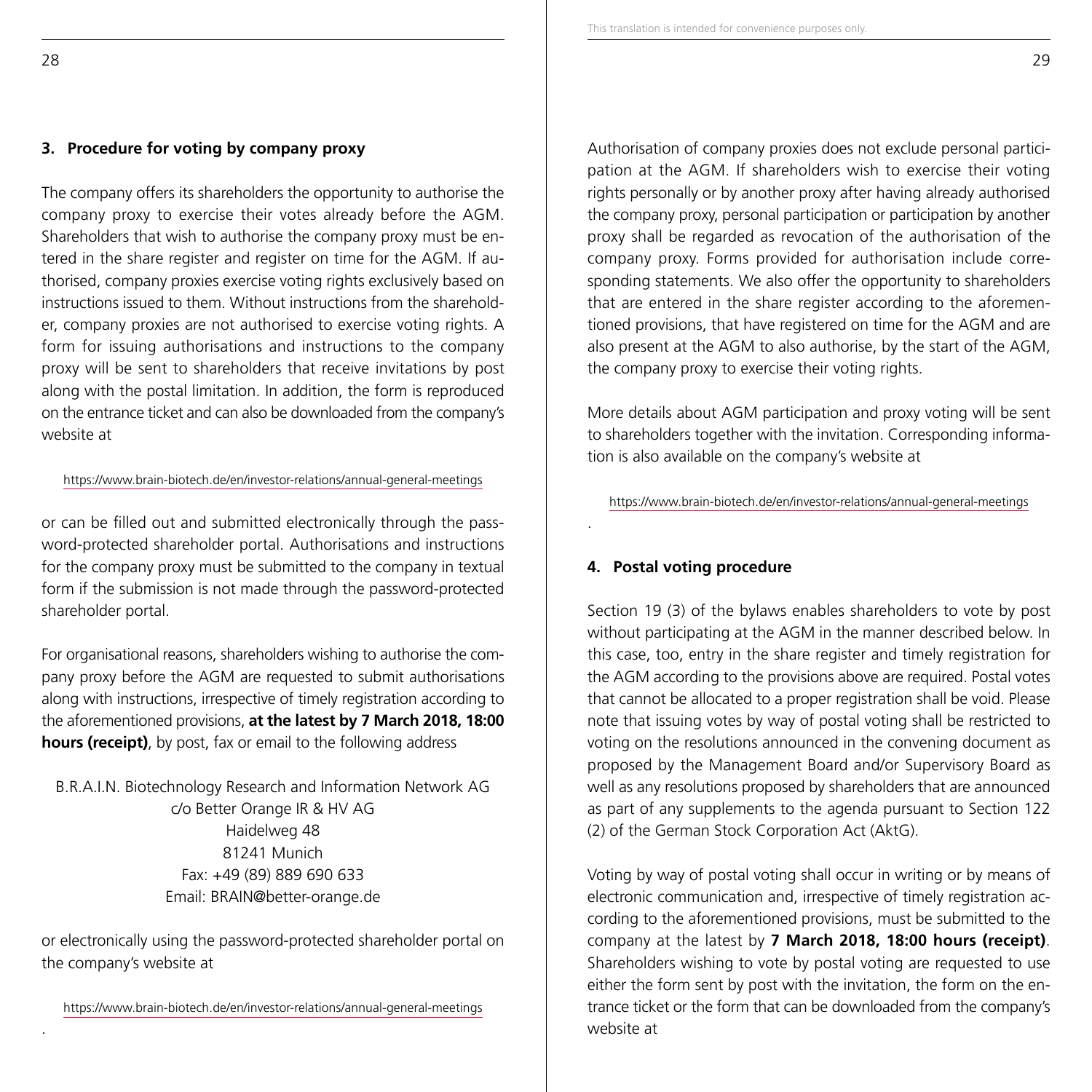## https://www.brain-biotech.de/en/investor-relations/annual-general-meetings

to fill it out completely, and submit it by post or email to the following address

B.R.A.I.N. Biotechnology Research and Information Network AG c/o Better Orange IR & HV AG Haidelweg 48 81241 Munich Fax: +49 (89) 889 690 633 Email: BRAIN@better-orange.de

or must submit their postal vote electronically using the password-protected shareholder portal on the company's website at

## https://www.brain-biotech.de/en/investor-relations/annual-general-meetings

. The aforementioned deadline for receipt shall be valid in all instances. The modification or revocation of already issued postal votes shall be possible in the same manner until the aforementioned date. Further details about postal voting can be found in the form sent by post with the invitation. The information can also be downloaded from the company's website at https://www.brain-biotech.de/en/investor-relations/annual-general-meetings.

Postal voting shall not exclude participation at the AGM. If shareholders wish to exercise their voting rights personally or by a proxy having already voted by post, personal participation or participation by a proxy shall be regarded as revocation of the postal vote. Forms to be used for postal voting include corresponding statements. Authorised banks, shareholder associations and persons and institutions deemed equivalent to these pursuant to Section 135 (8) and (10) in combination with Section 125 (5) AktG can use postal voting.

## **5. Shareholders' rights Motions to supplement the agenda pursuant to Section 122 (2) of the German Stock Corporation Act (AktG)**

Pursuant to Section 122 (2) of the German Stock Corporation Act (AktG), shareholders whose shares together reach the twentieth part of the share capital or the proportional amount of EUR 500,000.00 can request that items be placed on the agenda and be announced. A reason or proposed resolution must be included with each new item. The request is to be directed in writing to the Management Board and must be submitted to the company at least 30 days before the AGM, whereby the AGM date and receipt date shall not be included in the calculation, in other words, by the latest on

## **5 February 2018, until 24:00 hours**

at the following address:

B.R.A.I.N. Biotechnology Research and Information Network AG The Management Board Darmstädter Strasse 34-36 64673 Zwingenberg

## **Countermotions and election proposals by shareholders pursuant to Sections 126 (1), 127 of the German Stock Corporation Act (AktG)**

Shareholders can submit to the company countermotions against a proposal by the Management Board and/or Supervisory Board on a specific agenda item as well as proposals relating to the election of Supervisory Board members and auditors. Pursuant to Section 126 (1) of the German Stock Corporation Act (AktG), the company shall make countermotions including the name of the shareholder, the justification and any opinion of the management accessible on the company's website at https://www.brain-biotech.de/en/investor-relations/annual-general-meetings, if countermotions are submitted to it with a justification of these 14 days before the AGM, whereby the AGM date and the date of receipt shall not be included in the calculation, in other words, at the latest on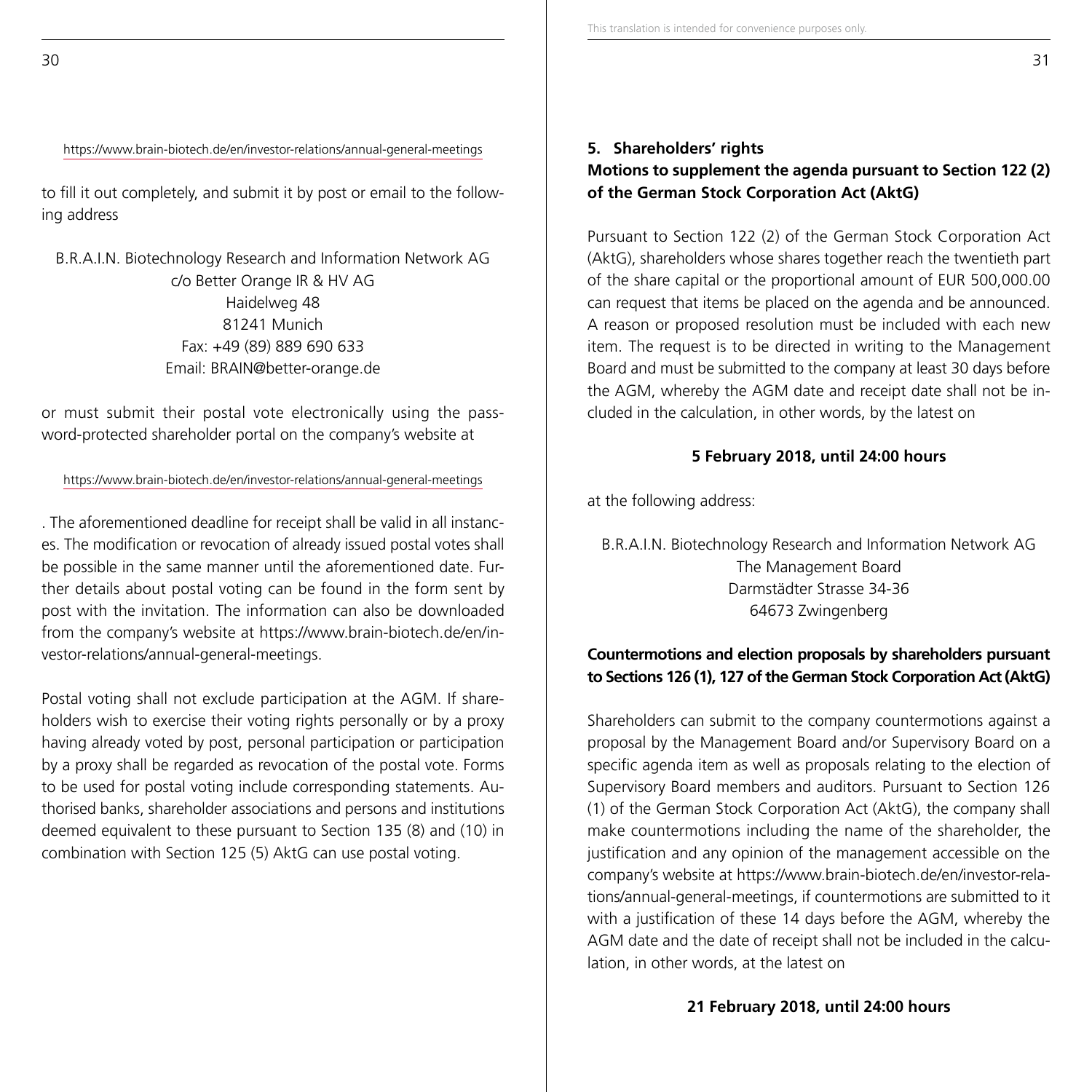at the following address:

B.R.A.I.N. Biotechnology Research and Information Network AG c/o Better Orange IR & HV AG Haidelweg 48 81241 Munich Fax: +49 (89) 889 690 633 Email: BRAIN@better-orange.de

Motions submitted to other addresses shall not be included. For shareholder proposals relating to the election of Supervisory Board members and auditors, the aforementioned regulations pursuant to Section 127 of the German Stock Corporation Act (AktG) shall apply correspondingly. Shareholders' election proposals do not require justifications, however. The company can refrain from publishing a countermotion under the preconditions specified in Section 126 (2) of the German Stock Corporation Act (AktG), because, for example, the countermotion would lead to an AGM resolution in contradiction with the law or the company's bylaws. The justification for a countermotion (or of an election proposal if it includes a justification) does not need to be published by the company if it comprises a total of more than 5,000 characters. Except in the instances specified in Section 126 (2) of the German Stock Corporation Act (AktG), publication of shareholders' election proposals can also be waived if the proposal does not include the name, profession exercised and residence of the proposed candidate, and the information listed in Section 125 (1) Clause 5 AktG.

Attention is drawn expressly to the fact that countermotions and election proposals can only be taken into consideration at the AGM if they are submitted or conveyed verbally there, including if they have been submitted on time in advance to the company. The right of each shareholder during the AGM to submit countermotions to a specific agenda item or election proposals, including without previous submission to the company, shall be hereby unaffected.

## **Right to information pursuant to Section 131 (1) of the German Stock Corporation Act (AktG)**

Pursuant to Section 131 (1) of the German Stock Corporation Act (AktG), in response to a verbal request at the AGM, the Management Board must provide all shareholders with information about company matters, if such information is required to objectively assess an agenda item. This obligation to provide information shall also extend to the company's legal and business relationships with an associated company, as well as to the situation of the Group and the companies included in the consolidated financial statements, as the consolidated financial statements and Group management report are also submitted to the AGM in relation to agenda item 1. For the reasons specified in Section 131 (3) AktG, the Management Board can refrain from answering specific questions, because, for instance, reasonable commercial prudence would suggest that issuing such information might cause considerable disbenefit to the company or an associated company. Pursuant to Section 20 (2) of the bylaws, the AGM Chair can place a suitable time restriction on shareholders' rights to pose questions and speak, and appropriately determine the AGM timeframe, speeches on individual agenda items as well as individual question and speaking contributions.

## **Notes and information on the company website**

.

Pursuant to Section 124a of the German Stock Corporation Act (AktG), information about the AGM is available for shareholders on the company's website at

https://www.brain-biotech.de/en/investor-relations/annual-general-meetings

## **6. Supplementary disclosures and information about agenda item 5 (Supervisory Board election)**

**Disclosures pursuant to Section 125 (1) Clause 5 AktG on memberships in other statutory supervisory boards and comparable domestic and foreign controlling bodies of business enterprises**

Dr Rainer Marquart is not a member of other statutory supervisory boards.

He is a member of the following comparable domestic and foreign controlling bodies of business enterprises: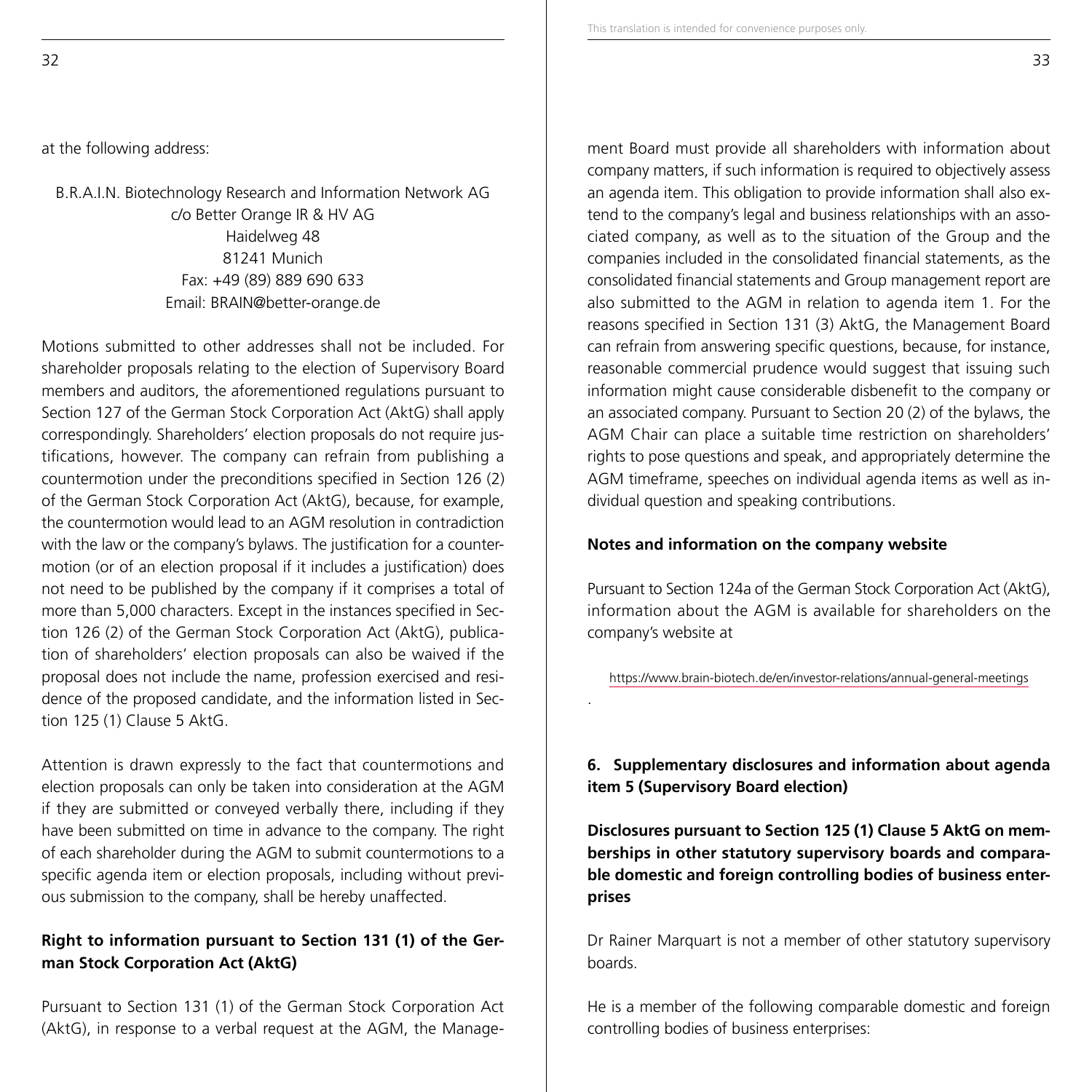- **•** Leverton GmbH, Berlin, Advisory Board member
- **•** FLYTXT B.V., Nieuwegein / Netherlands, member of the Board of **Directors**
- **•** Onefootball GmbH, Berlin, Advisory Board member
- **•** The Ark Pte. Ltd., Singapore, member of the Board of Directors

## **The proposed candidate's curriculum vitae**

Dr Rainer Marquart was born in 1955 in Heppenheim, Germany. After studying for a degree in chemistry at the Technical University of Darmstadt, he stayed on to study for a PhD in chemistry too. Dr Marquart started his career as a project manager at Unilever GmbH in Hamburg. He was then manager at the Boston Consulting Group in Düsseldorf for several years, before becoming managing director at GCI GmbH in Munich. Dr Marquart then became a member of the Management Board of Escom AG. Dr Marquart has worked as an independent management consultant since 1996. Since 2003, he has been an adviser to Mr Daniel Hopp's family office. In 2015, he also assumed managing director responsibility at Hamersbach GmbH, Mannheim.

## **Disclosures of the proposed candidates' personal or business relationships pursuant to Section 5.4.1 of the German Corporate Governance Code**

A consulting agreement without financial payment and limited until 11 May 2018 exists between the company and Dr Rainer Marquart, which is to be ended if he is elected to the Supervisory Board.

Above and beyond this, in the assessment and knowledge of the Supervisory Board, the proposed election candidate is not engaged in personal or business relationships with the company or Group companies, the company's boards, or a shareholder holding a significant interest in the company, which would require notification pursuant to Section 5.4.1 of the German Corporate Governance Code.

The above conveyed information about the candidate proposed for election can also be viewed on the company's website at

https://www.brain-biotech.de/en/investor-relations/annual-general-meetings

# **7. Total number of shares and voting rights on the AGM convening date**

The company's share capital amounts to EUR 18,055,782.00 on the convening date and is divided into 18,055,782 shares which are equally voting-entitled and grant one vote each. The company holds no treasury stock on the AGM convening date. The total number of shares and voting rights on the AGM convening date consequently amounts to 18,055,782.

Zwingenberg, January 2018

.

B.R.A.I.N. Biotechnology Research and Information Network AG

The Management Board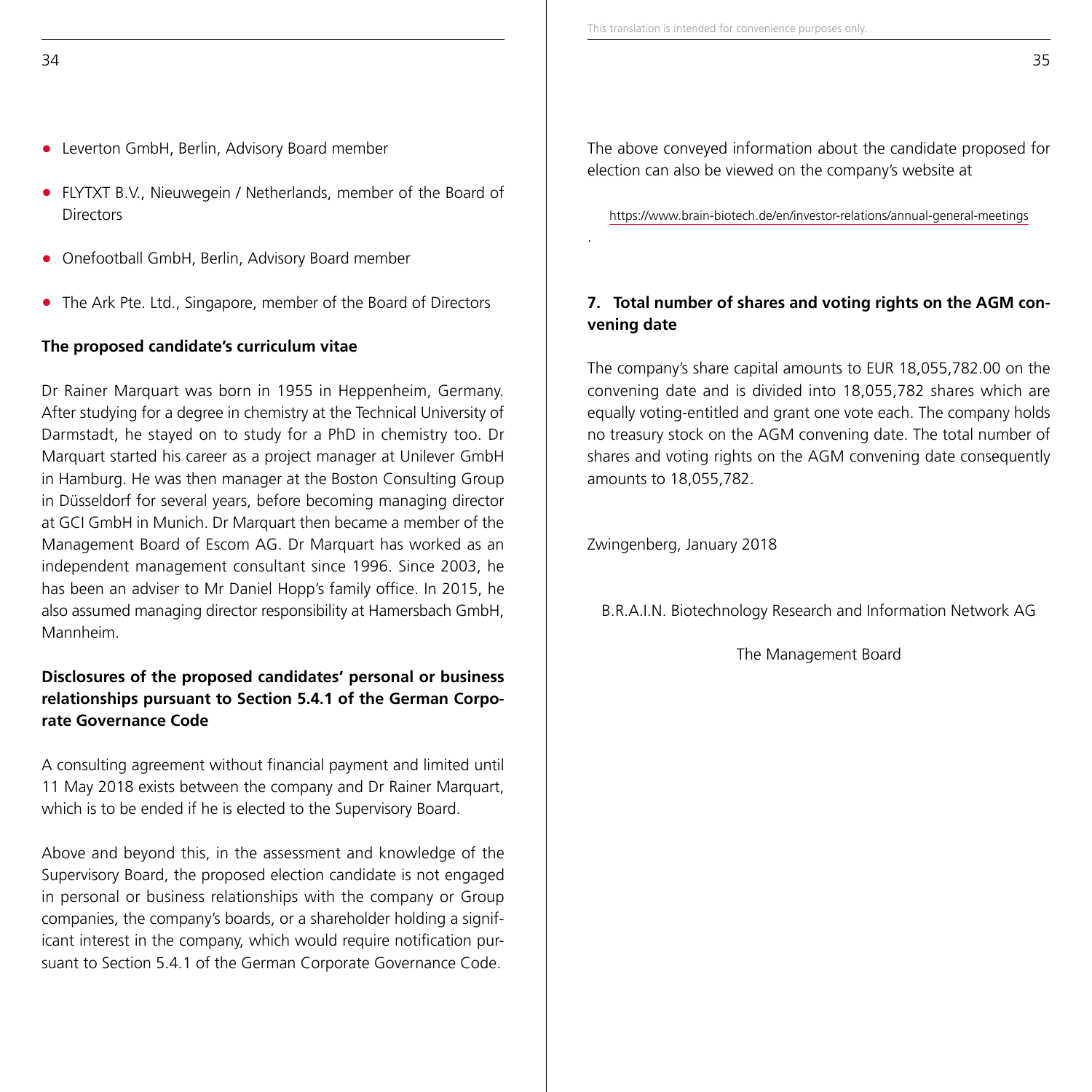